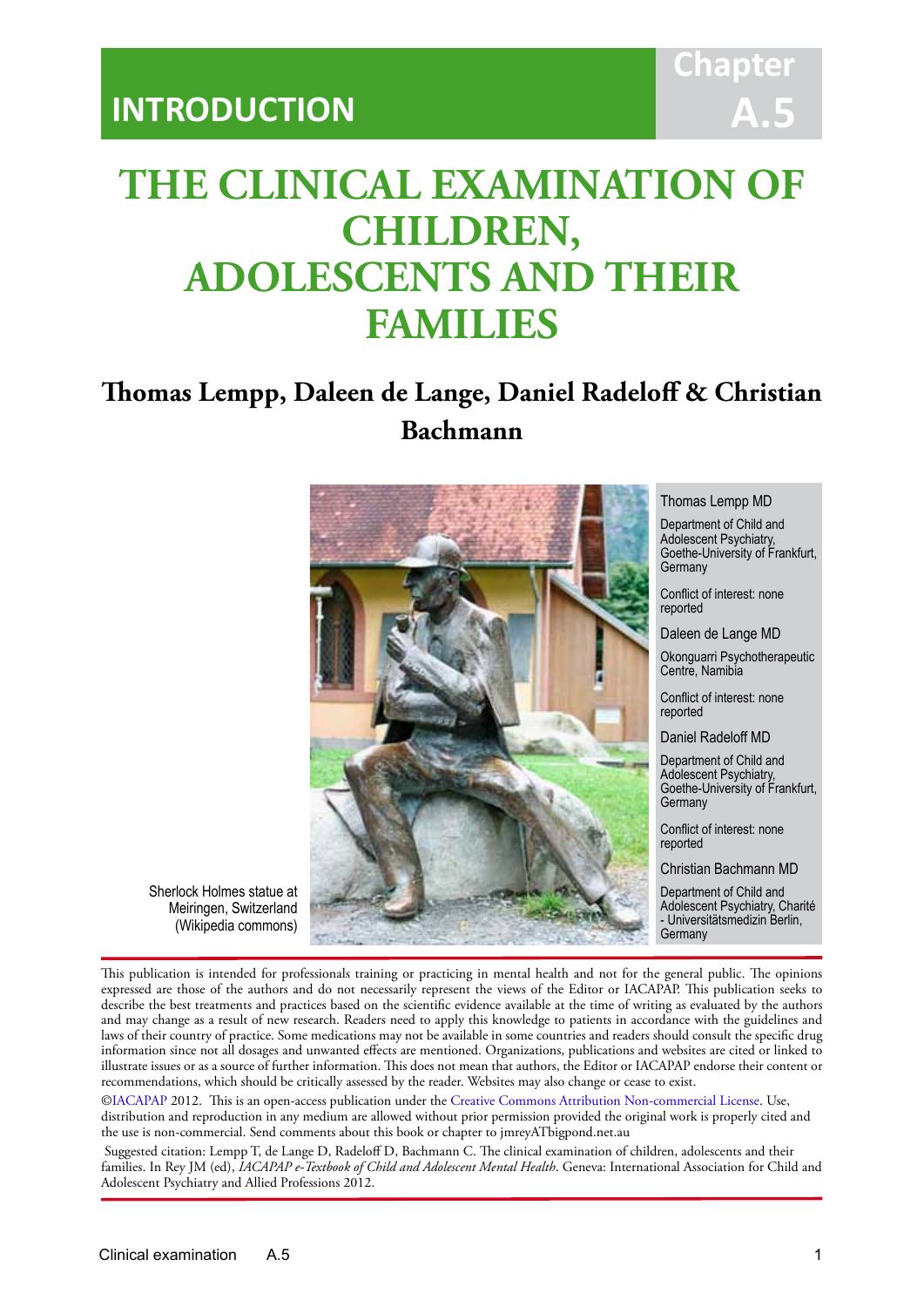## **WAYS OF READING THIS CHAPTER**

• You are a *beginner in the field* of pediatric mental health:

Welcome to this exciting subspecialty! We are inviting you to sit back and read the whole chapter.

• You are already *experienced and trying to improve* your examination skills:

We suggest that you read the clinical pearls in the right column and try them out in your practice. If you wish, you may collect more of them and share them with clinicians all over the world by sending them to the authors for the next edition of this chapter.

• You are *experiencing difficulties* with a specific patient's diagnostic assessment:

We suggest that you read the troubleshooting box at the end of this chapter (pages 23-24). If this does not help, check our reading recommendations in the references section (pages 24-25).

#### **Why should I read this chapter?**

In many respects it seems worthwhile giving special attention to the clinical examination process in child psychiatry (except when otherwise specified, "child" refers to "child" and "adolescent"):

- It is obvious that there has to be a thorough and comprehensive *diagnostic evaluation before treatment* can be considered. If the diagnosis is wrong, incomplete, not understood or accepted by all parties involved, the chances of treatment failing are fairly high. The planning and initiation of a treatment regime in child and adolescent psychiatry is usually time-consuming and costly. Therefore, the time spent in the diagnostic process to create a valid and solid foundation for effective treatment planning is wisely invested.
- There are *distinctive developmental aspects* in the mental health examination of children and adolescents, which deserve special attention. Children and adolescents are not little adults. They cannot be assessed in isolation, speak a "different language" to the clinician and rarely seek help by themselves.
- Especially for beginners in the field, it is easy to get confused by the amount of information and by inconsistent reports. To minimize this, it is helpful to be *clear about the aims* of the evaluation process. The art in daily practice is in finding the balance between standardization and individualization when using different methods to reach these aims.

## **Distinctive aspects of the mental health examination in children and adolescents**

• Children rarely initiate psychiatric assessment and the *referral is typically requested by someone other* than the patient (e.g., parents, teachers, pediatricians, courts). This can be of paramount importance in the interpretation of the case. Perhaps the adult's expectations for the child exceed the child's abilities, or the parenting style may result in a poor fit between parents and this particular child, and parents seek to

Conflict of interest: none reported

Acknowledgements: our gratitude to Friderike Fornoff (University of Frankfurt) and Joseph Rey (University of Sydney) for their help in preparing this chapter.

Would you like to share your "clinical pearls"?

If you have comments regarding this chapter, especially more clinical pearls from your own work you are cordially invited to send us your suggestions to lempp@em.unifrankfurt.de

The Sherlock Holmes illustrations are from Sidney Paget (1860-1908), who illustrated Conan Doyle's stories in The Strand magazine.

"I like to think of myself as Sherlock Holmes during this time. I use the more obvious clues (usually the presenting complaint) to begin the investigation, as well as "digging deeper" to understand the nature of the symptoms and behavior, and the biological, psychological and social factors, which are precipitating and maintaining the impairing symptoms." (Stubbe, 2007).

"Whatever the age of the child, and whatever the clinical issue, it is important that the interview combines an appropriate degree of structure and standardization (which are essential for comparability across children) and sensitivity to the unexpected and to the individual issue." (Rutter & Taylor, 2008).

Be clear about the aims and flexible in the methods.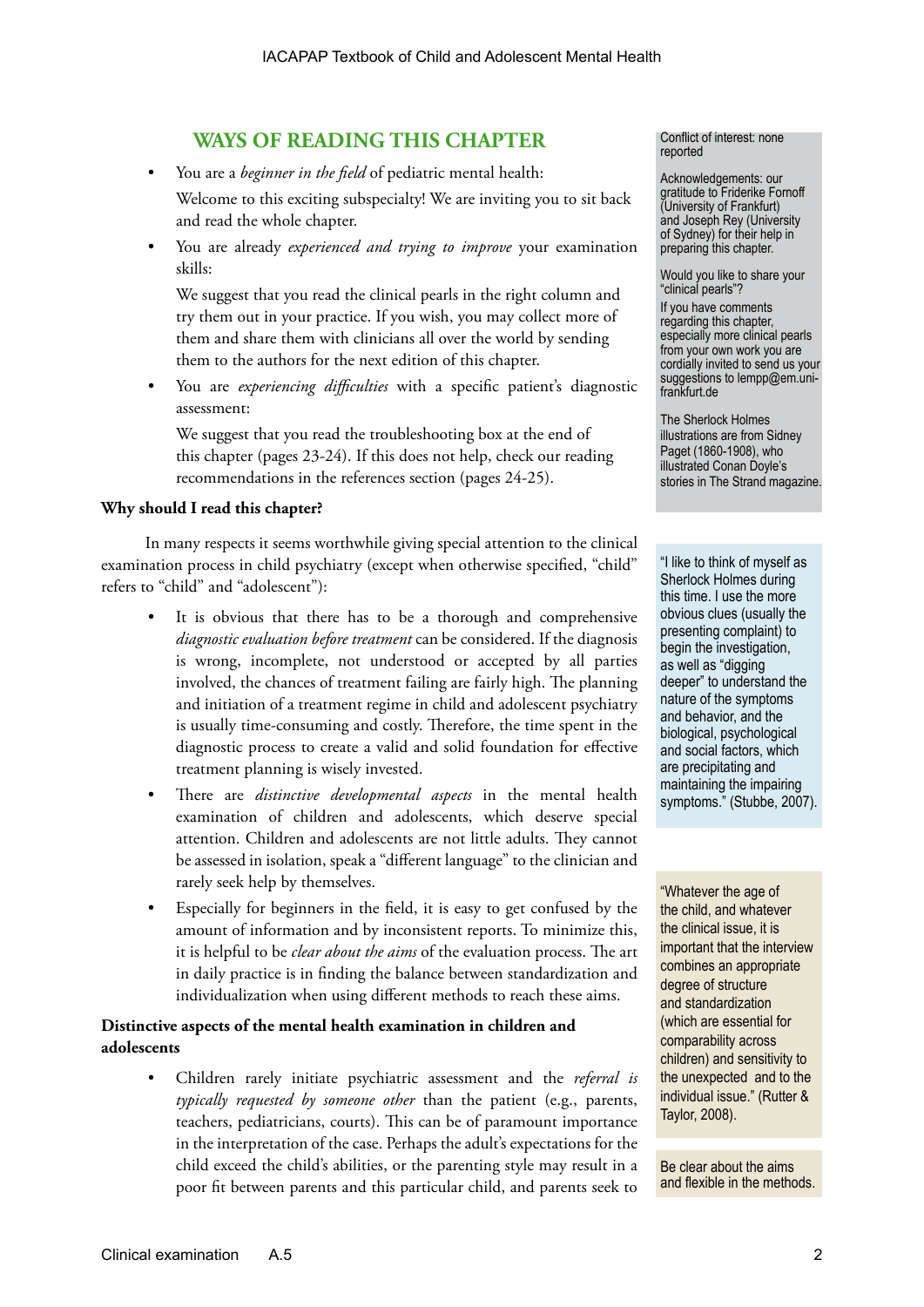change the child in order to remedy this poor fit. In other cases, parents or teachers have mental health problems of their own, which alter their perception of the presenting child in a negative way. In summary:

- It is necessary to consider both the child's and adults' contribution to the distressing behavior for which examination is being sought
- We need to pay explicit attention to the child's perception of the problems and what the child desires to change.
- Children need to be *evaluated in the context* of the family, the school, the community and the culture, which means that no child can be assessed in isolation. Moreover, most children function differently in different settings and it is helpful to know which surroundings improve or worsen the distressing behavior – also to identify the child's areas of strength. Thus, the simultaneous examination of parental and family functioning is crucial, as is the need for multiple informants. Building rapport with all the parties relevant to the case who may have information or who could play a helpful role in furthering the child's progress is essential. Parental permission should also be obtained. For example:
	- Parents living apart from the child (it is often helpful to involve both parents to the greatest extent as early as possible)
	- Teachers (by phone or email, examination of school records and obtaining teacher rating scales). A teacher will have seen hundreds of children of a given age or grade level to serve as a basis of comparison, in contrast to the parent of an only child.
	- General practitioners and pediatricians
	- Any past and current mental health provider
	- When appropriate: siblings, grandparents, child caretakers, stepparents
	- For inpatient children: nursing staff, social workers, teachers, physical- and occupational therapists.
- The presenting problems must be considered in a *developmental context*. Developmental factors often influence the presentation of psychiatric symptoms (e.g., depression presents differently at different ages). While some disorders look quite similar in children and adults (e.g., obsessive compulsive disorder), other disorders are notably different in younger children as compared to adolescents or adults (e.g., PTSD). Behavioral problems in children can be due to a delay in skill development (e.g., enuresis or bedwetting), the loss of previously attained skills (e.g., consequence of a serious disorder, loss or trauma), or inability to select appropriate skills from an existing repertoire (e.g., conduct disorder). In summary, one needs to be aware of normal and abnormal child development, including the range of behaviors that can be observed at different ages, contexts and the various forms of disturbance in each developmental stage (see Chapter A.2).
- Children's ability to reflect and discuss their feelings or experiences is influenced by maturational factors. This means that *child and clinician are at different developmental levels* and speak "different languages". Moreover, stage-specific developmental features can impede communication. For instance, younger children may not trust

No child can be assessed in isolation!



"There should be no combination of events for which the wit of man cannot conceive an explanation." (Sherlock Holmes, "The Valley of Fear")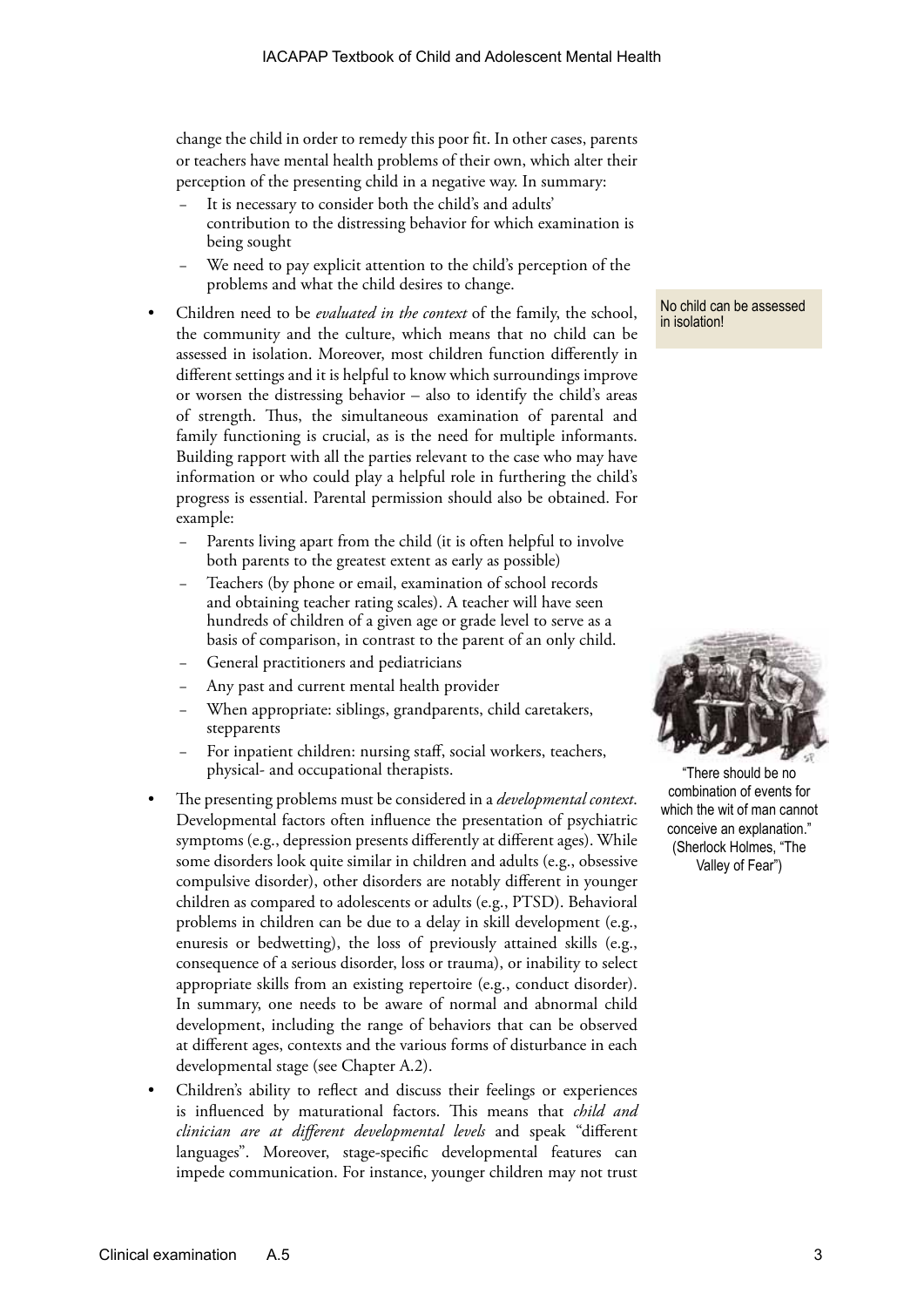unfamiliar adults, adolescents often perceive clinicians as simply another adult imposing expectations or judging them. Therefore, informationgathering from the child often requires modes of communication other than question and answer or verbal discourse. Children of different ages need different methods of collecting data and interviewing (e.g., observing a baby, playing with preschool children, talking directly about symptoms to articulate children or adolescents, drawing with anxious or uncommunicative children)

• The clinical assessment of children typically *requires more time than adults* (about 2 to 5 hours), thus using time efficiently is an important consideration. Rating scales and questionnaires is a way of increasing efficiency (see below), but can never replace a thorough face-to-face evaluation.

## **AIMS OF THE EXAMINATION**

Before beginning the examination it is essential to be clear about its aims. While the methods to reach this goal might differ in individual patients and families, the aims are quite consistent, namely to:

- Create a *good therapeutic relationship*. The need to develop a good alliance between the multiple parties, especially between the clinician and the child, the clinician and the parents and with other, possibly helpful, family members as well as outside agencies. A rupture in these relationships can dramatically interfere with treatment efforts
- Understand the exact *reason for referral* ("Whose problem is it?" "Why now?")
- Identify the child's and parent's implicit and explicit *expectations and concerns* about the evaluation
- Identify the *main complaint* of the child and the family
- *• Evaluate the child in the context* of his or her *current functioning* in the family, the school, and with peers, with sensitivity to cultural or community influences and the extent this has been impaired by the current problem(s)
- Obtain an accurate picture of the *child's developmental functioning from birth to now* and to obtain *a picture of the parents and family functioning*, and family history concerning medical and psychiatric disorders
- Identify individual, family or environmental factors that may be causing, accelerating or ameliorating the presenting difficulties
- Condense all the information obtained into a *clinical formulation*. That is, the clinician's distillation of the data put together in a coherent fashion to understand the multiple factors which are contributing to the presentation. This understanding will inform diagnosis, prognosis, and treatment recommendations
- *• Communicate this clinical formulation* and recommendations to the parents and the child in an understandable and constructive way
- Establish target symptom priorities and *clarify the focus of treatment*



 "It is a capital mistake to theorize before one has the data. Insensibly, one begins to twist facts to suit theories, instead of theories to suit facts" (Sherlock Holmes, "A Scandal in Bohemia")

In short, the aims of the evaluation are the integration of the complex (and sometimes disparate) information gleaned from the examination process, putting it into a certain context to understand the child's behavior and to clarify the treatment focus and appropriate interventions for this individual case.

The first diagnostic steps are observation and collection of facts. It is a mistake to move quickly relying on single symptoms.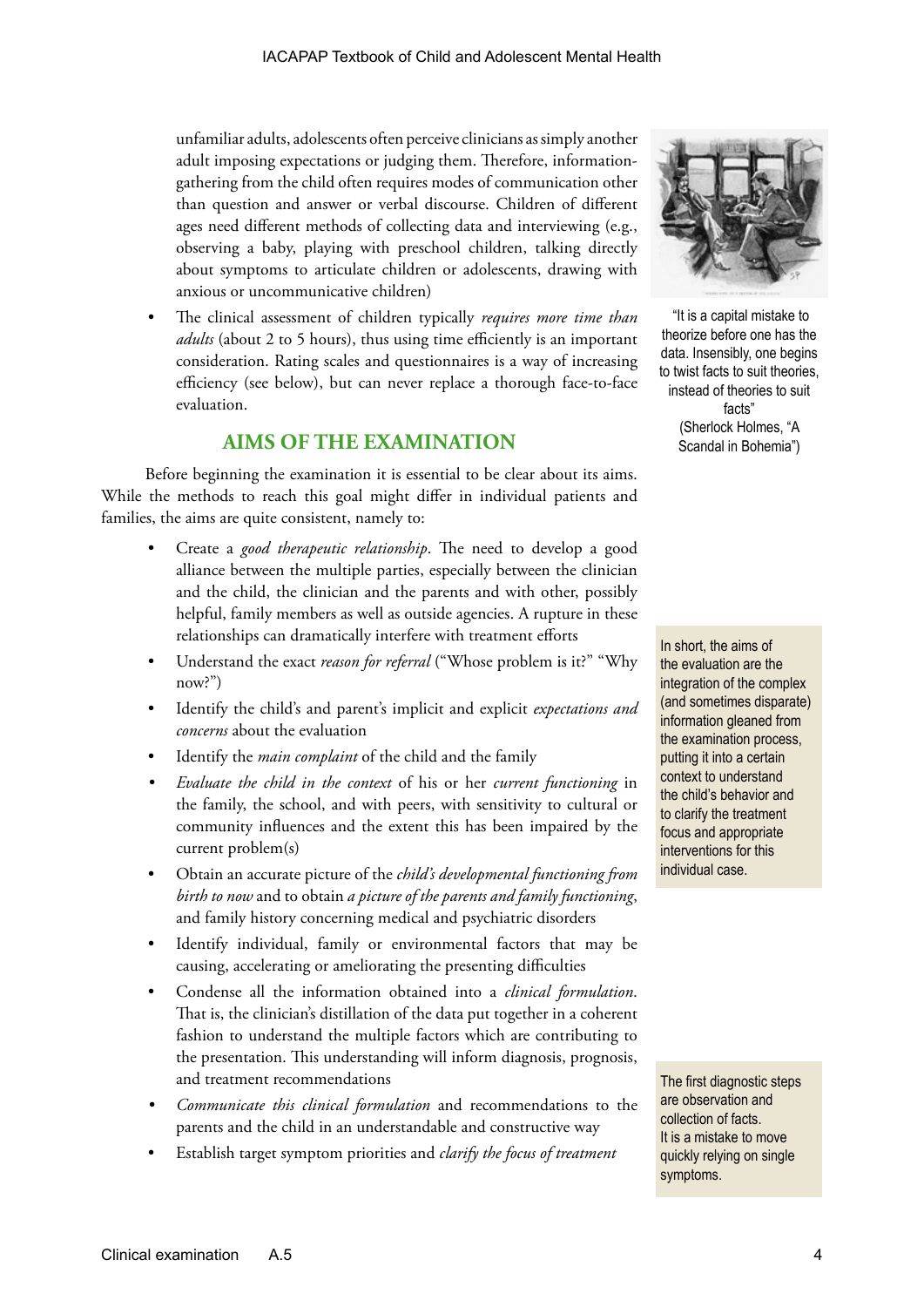- Discuss with the patient and the family the relative *benefits and risks of the proposed treatments* and to identify and discuss all relevant environmental factors which may influence adherence to treatment
- Achieve all this in a *time-efficient* manner.

## **BRINGING BUILDING BLOCKS TOGETHER**

There are no specific biological or radiological markers for the diagnosis of psychiatric disorders (yet). In their absence, the *multimodal diagnostic process* is the gold standard for the examination of mental health problems. This means that we cannot trust one specific method to make a valid diagnosis (e.g., to give a family a definitive diagnosis after one interview or after filling out a couple of questionnaires). Instead, it is necessary to collect different diagnostic *building blocks* (e.g., separate interviews with parents and child, rating scales from teacher, psychometric assessment). If these blocks fit together (i.e., point in the same direction) we can build a *diagnostic wall* out of them (i.e., the diagnosis). Standing on this more or less solid wall we can see a picture of the whole problem. Only then are clinicians in a position to make appropriate recommendations. The final diagnosis, treatment recommendations and prognosis must only be made in light of all these circumstances.

Before you start to build the diagnostic wall (see below: Setting the stage), we suggest collecting at least four basic building blocks:

- 1. Parents and child interview
- 2. The mental status examination
- 3. The medical history and the physical examination
- 4. Rating scales and psychometric assessment.

Combining these blocks usually helps to find the suitable diagnosis according to one of the two major classification systems: the Diagnostic and Statistical Manual of Mental Disorders (DSM-IV; American Psychiatric Association, 2000), and the International Classification of Diseases (ICD-10; World Health Organization, 1996).

#### **Comorbid problems**

Parents and teachers usually describe the most prominent symptoms in their children or those that cause them the most concern, with the result that some problems can be easily overlooked. *Internalizing* symptoms, such as anxiety or depression, can be difficult for children to describe and tend to be less troublesome or apparent to adults than *disruptive* or *externalizing* symptoms (e.g., those seen in ADHD or conduct disorder). Comorbidity (the presence of more than one concurrent disorder) is extremely common in child mental health; the cooccurrence of several disorders has implications for treatment and prognosis.

#### **Differential diagnosis**

Differential diagnosis is the method used to systematically identify the presence of a disorder when several alternatives are possible. Psychological symptoms are often equivocal diagnostically in that they often occur in various disorders (e.g., irritability can be found in depression, bipolar disorder, ADHD,



"We balance probabilities and choose the most likely. It is the scientific use of the imagination." (Sherlock Holmes, "The Hound of the Baskervilles")

Be as transparent as possible with the patient and the family, especially at the beginning of the examination.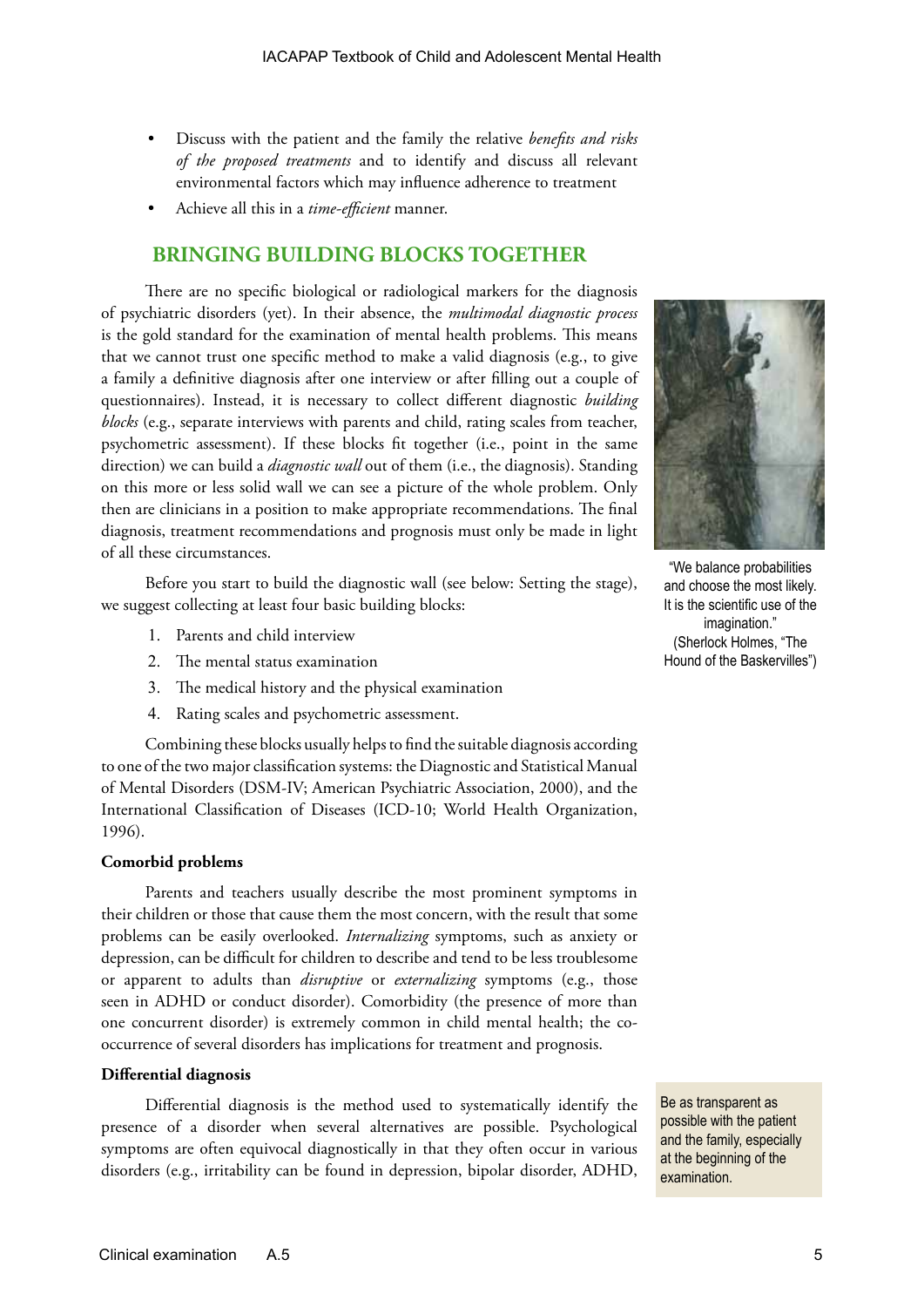anxiety etc.) thus, disorders that share similar symptoms should be considered and some excluded.

#### **Setting the stage**

The aim of this part of the examination is to build a good therapeutic relationship with the child as well as the parents − right from the beginning − and to clarify all relevant *administrative aspects*, the *reason for referral* and *expectations* of all relevant parties.

#### *The right place*

To reduce possible fears of the patients it is helpful to evaluate them in a room with enough space, pleasant lighting, colored pictures on the walls and to have at hand toys, pencils and paper.

#### *A good therapeutic relationship from the beginning*

Building of a good therapeutic alliance is a key consideration right from the start. Most families and children are intimidated by the prospect of seeing a clinician in a mental-health setting. Increasing the degree of transparency usually helps lessen this difficulty. Often, it is effective to explain in advance every step of the process, especially at the beginning – what you will do, why and how long it will take.

Young children may need to be reassured about where they are going and which kind of doctor they will meet (e.g., "a feelings doctor", "a talking doctor", "a hospital for emotional problems") and that there will not be needles or painful physical procedures. Children usually have no idea, or a false idea, of what occurs in a mental health examination and may be afraid of being hospitalized, taken away from the family or otherwise punished, especially if their difficulties have been a source of recrimination within the family. Parents and relatives are often misinformed and may share some of these beliefs; it is also helpful to explain to them what type of professional you are.

#### *Administrative aspects*

Make clear what the psychiatric examination entails, how long it will take and what the family can expect at the end (e.g., a verbal recommendation, a written report). The cost (if fees are involved) needs to be clarified at the onset. It is important to ascertain also if there are financial or insurance limitations, which may influence the diagnostic process or treatment options. Scheduling, confidentiality, and permission to contact other people to obtain information should also be discussed right at the start. Parents should be asked to bring copies of as many school reports as possible.

#### *Clarifying the reason for referral*

Before you start, consider the purpose of the evaluation so that you structure the examination to fit the reasons for referral. For example, assessment will differ if the purpose is to prepare a court report in a custody dispute, if the evaluation is requested by social services, or the consultation is sought by parents concerned that their child may be suicidal. This minimizes the chances of frustrating and disappointing your patient, the family or other people.

Children often do not understand why they are going to see a mental health practitioner because they do not feel ill − they may be attending because

 Example of how to explain your profession:

"I am a child and adolescent psychiatrist – a medical doctor who is specialized in understanding and treating emotional and behavioral problems in children and teenagers. My first job is to try to understand the problems you have…"

School reports should be routinely checked for:

- Sudden or gradual decline in output or performance
- Large differences in marks in different school subjects
- Comments about social and behavioral problems.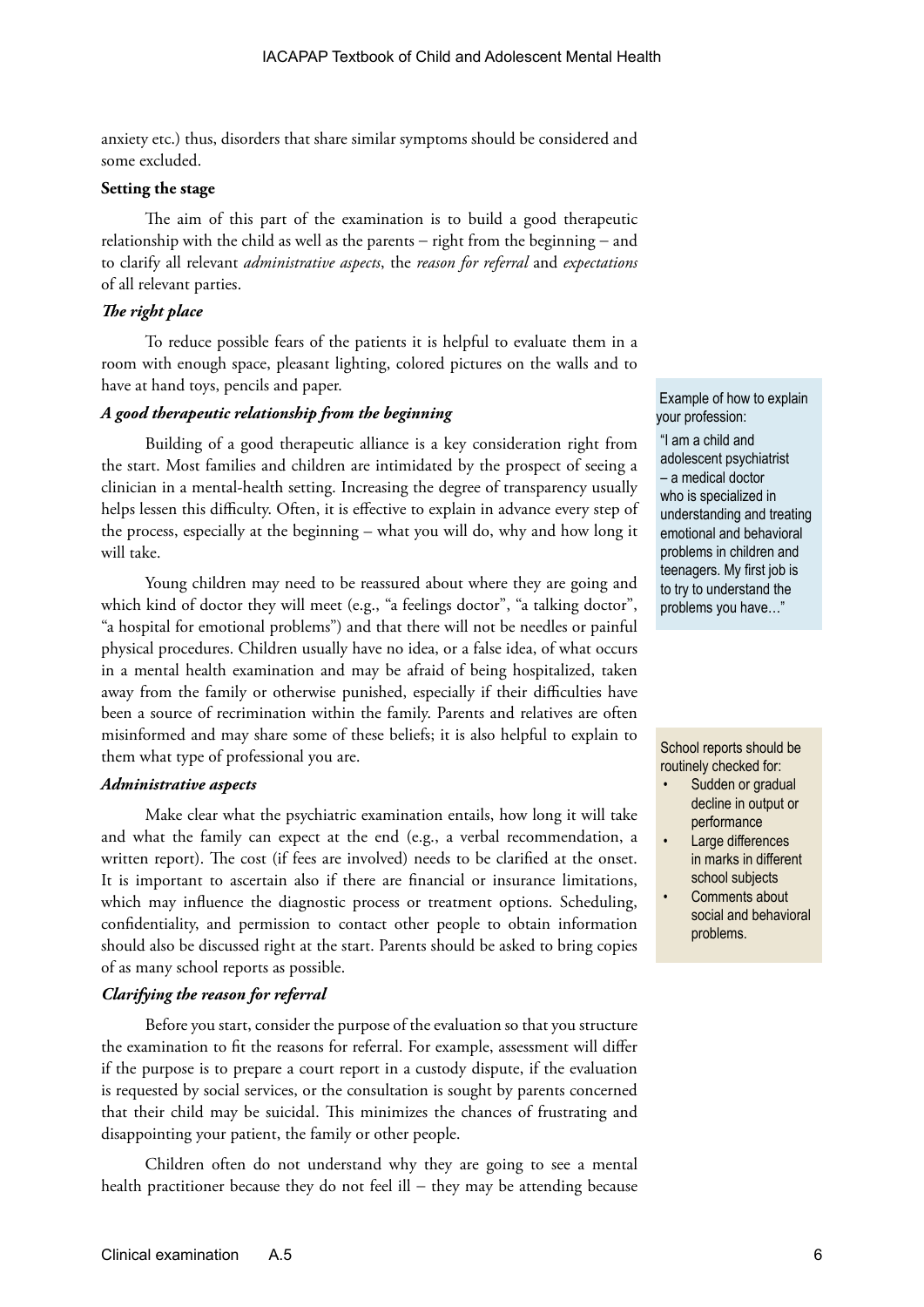of promises of ice cream or other treats after the appointment. School teachers may want the child to show more self-control and push parents to manage the child differently or consider medication. The mother may want the examination to validate her parenting efforts; the father may want a diagnosis that would allow access to additional school resources to improve the child's school performance, while the grandmother may wish for a totally different ("old-style") parenting approach.

Important questions in this part of the examination are:

- Who initiated the referral and why? (e.g., parents, pediatrician, school, court, the patient, emergency department)
- Who else is concerned about the child and for what reason?
- Why now?
- What are the key concerns or questions for which people want a response?

If there are conflicting reasons for the referral and you become confused, remind yourself that, when in doubt, you are the child's clinician. Try to keep your examination focused on what you believe will ultimately lead to the best possible outcome for the child.

#### *Handling expectations*

A common source of frustration is wrong or inflated expectations. It is helpful to check the expectations of the family at the beginning of the interview. This helps to build rapport and understanding. Preparing families for what to expect diminishes parent and child anxieties. Managing expectations may require clarifying what the examination process can or cannot fulfill.

## **PARENT AND CHILD INTERVIEW**

#### **Who should I talk to and in which sequence?**

It is informative and reasonable to have the child together with the parents at the beginning of the diagnostic process. Later on, it is helpful to interview the patient and parents separately. While there are no hard and fast rules about how to do this, it is mandatory to interview patients by themselves at some stage, particularly to clarify issues that patients may not feel comfortable talking about when parents are present such as suicidal thoughts, abuse or sexuality issues.

In most cases, parents will have limited knowledge about their child's inner feelings, experiences outside of home and performance at school. Disagreements between parents, child and teachers are common. Studies have shown that agreement between parents and child are low to moderate (e.g., Achenbach et al, 1987; Salbach-Andrae et al, 2009). School-age children and adolescents are themselves the best informants for anxious or depressive feelings, suicidal ideation, and behaviors the parents may not be aware of − such as sexual activity, sexual identity issues, sexual abuse, drug use, obsessive thoughts, and hallucinations. On the other hand, parents are a good source of information for behaviors such as deceitfulness, overactivity, inattention, impulsivity, non-compliance, and aggression.

"Whose idea was it that your child might need this evaluation?"

Two crucial questions one needs to ascertain at the beginning of the examination:

Whose problem is it? • Why now?

"What do you hope this examination will accomplish?"

The child is usually the best information source for internalizing symptoms whereas parents can give reliable information about externalizing ones.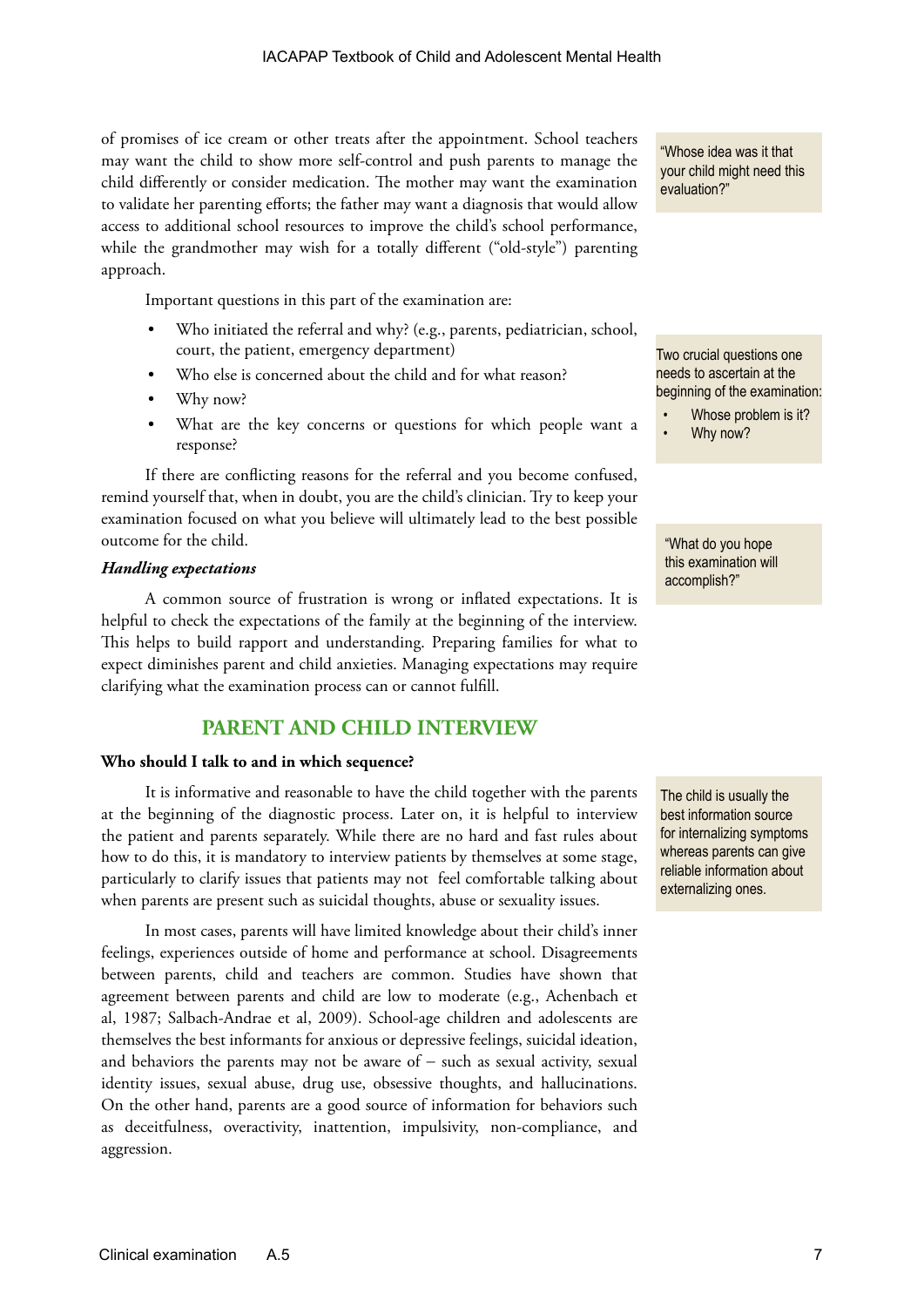#### **How should I formulate my questions?**

It is adequate in almost all cases to start with one to three *open-ended questions*. This helps to establish rapport and avoids premature narrowing of focus. In addition, it is useful to allow parents to tell their version of the problem for at least several minutes. This helps to clarify what truly concerns them, allows them to feel heard and understood by the clinician. It is helpful and improves communication to later on use parents' actual words (e.g., "You talked about the *special hours* of your *little lion* in the evening. When did they first happen?")

As the interview progresses you can use more and more *follow-up questions* to clarify details, and *screening questions* to check areas not yet mentioned. If these do not reveal significant information, move on to another topic.

#### **Who is truthful?**

As already mentioned, disagreements between observers' descriptions of children's behavior are common and have several potential sources:

- Disagreement actually reflects differences in the behavior of the child in different settings or with different observers
- Different standards when judging the child's behavior
- Ignorance about how other children of the same age behave
- Observers' biases.

To manage discrepant reports, it is useful to collect information from as many sources as possible giving more weight to those that appear more reliable in the clinicians' opinion. In most cases disagreements are more the result of looking at the child from different perspectives or in a different contexts than of truthfulness. The more perspectives from which you obtain information, the more complete your understanding will be and the more accurate the assessment.

#### **Important topics to ask about**

There are five key areas of interest in the clinical examination; you may use the acronym **SIRSE** to remember them:

- **• S**ymptoms
- **• I**mpact
- **• R**isk factors
- **• S**trengths
- **• E**xplanations.

#### *Symptoms*

The initial focus should be on the symptoms that led to referral and those that cause most distress to the patient and the family (main complaint). Important characteristics about the problematic behavior that need to be elucidated are:

- Frequency (changes over time?)
- Intensity (changes over time?)
- **Duration**
- Context in which the behavior emerged
- Progression of the problem.

Many parents become distressed when describing their child's deterioration. Giving parents the opportunity to narrate this history in their own words, even if it is initially confusing, may help.

Using parents' actual words in the interview can help ensure that parents feel heard.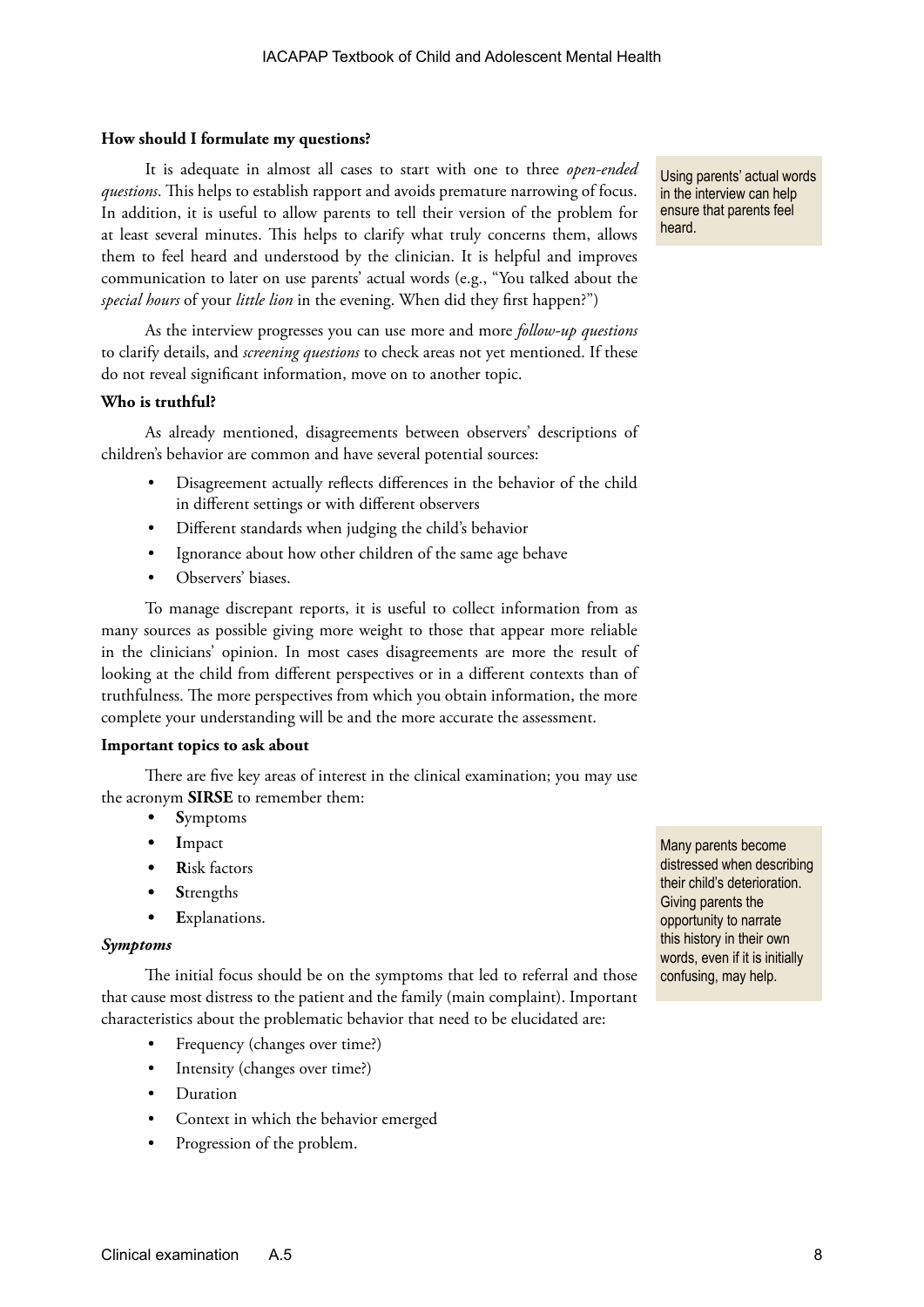The next step is to obtain a detailed *history of the problem(s).* A good understanding of their evolution is necessary to ascertain the right diagnosis. For this, it is important to clarify whether a problem:

- Has been present since early childhood (e.g., symptoms of autism)
- Is intermittent or recurrent (e.g., depressive or manic symptoms, tics), or
- Represents a deterioration from a previously higher level of functioning (e.g., schizophrenia).

In this part of the examination one also gathers information about all previous treatments including medication, counseling, hospitalization, or use of traditional, complementary and alternative medicine (see Chapter J.2).

#### *Impact*

Next is to ask about the impact of these symptoms on the daily life of the child and family members: effect on the patient's quality of life, siblings, parents' relationship, extended family, school class, academic performance, contact with peers, and development. This includes finding out in what context(s) the problems occur and in which they do not or occur to a lesser extent (an example of marked symptoms in the absence of impairment is frequently seen in specific phobias). Remember that problem behavior may reflect:

- An underlying disorder in the child
- A mismatch between the child and the environment
- A problem within the child's environment, or
- Usually, a combination of all the above.

#### *Risk factors*

The next step entails screening for relevant risk factors, currently, in the past, and in the extended family (family history). Important risk factors are genetic, developmental, familial, and social. Most of the presumed *causes* of mental health disorders in children are better understood in terms of *risk factors*. There are three different kinds of risk factors and it is useful to divide them into "*the 3 P's*":

- *• Predisposing* factors, which render the child vulnerable to a disorder (e.g., genes, birth weight, gender)
- *• Precipitating* factors, which are associated with the emergence or worsening of symptoms (e.g., onset of puberty in anorexia nervosa)
- *• Perpetuating* factors, which maintain the symptoms (e.g., inadequate parenting style, lack of professional intervention, no access to health services).

A matching analogy is the wind, which blows through a hole in a window. Before the hole existed, the glass might have been fragile in one spot (*predisposing*). The glass was then hit by a stone (*precipitating*) and there were no craftsmen to seal the hole *(perpetuating).* So the wind is still blowing (*symptoms of the disorder*) (Goodman & Scott, 2005).

*Developmental history.* This is a detailed account of the child's development from the beginning of the pregnancy to birth and early development. It is helpful and time efficient to use a structured approach with screening questions about Check the impact of symptoms on the patient, family, school and peers.

#### **Risk factor**

A risk factor is something that increases the chances of developing a disease. This may come from what one does (e.g., using cannabis increases the risk of psychotic symptoms). Other times, there is nothing one can do about the risk. It just exists. For example, adolescent females are more likely to suffer from depression than males. So, gender is a risk factor for depression.

Before beginning to ask questions about the developmental history it is helpful to explain to the parents why this is necessary. Otherwise they might get confused about these issues.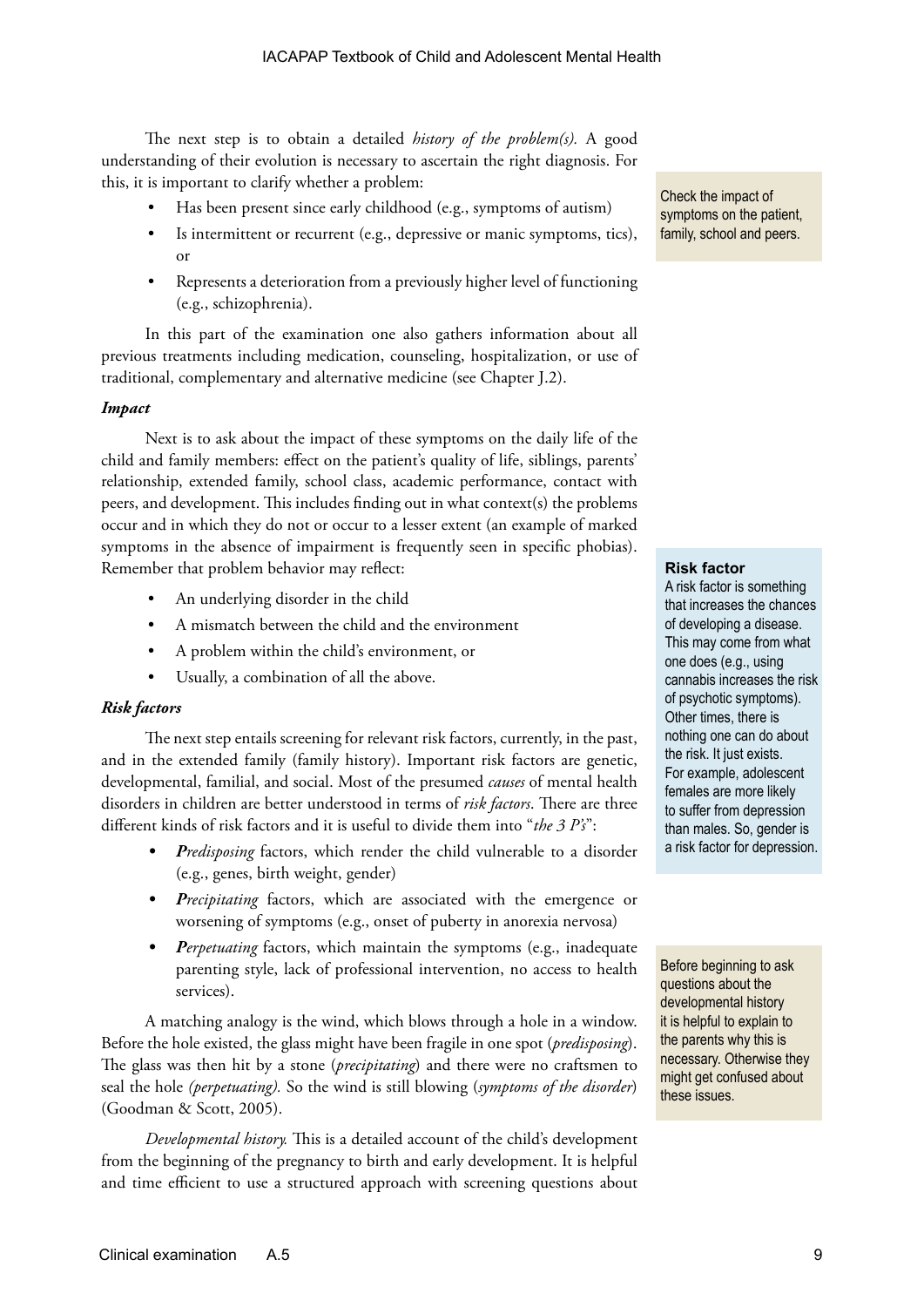important milestones (see Table A.5.3) and follow-up questions, if necessary. Parents often vary in their recollection and timing of developmental milestones. Check for problems in:

- Basic functions (sleeping, eating, toilet training)
- Psychomotor milestones: walking, sitting, fine and gross motor skills, handwriting skills
- Cognitive development and school functioning: history of the child's language development, reading, writing and math skills. Progress at school requires some innate cognitive abilities but also reflects the child's motivation, capacity to concentrate, attitude towards authority, capacity for peer relations, tolerance for frustration and delayed gratification, and a degree of parental support for learning
- Interpersonal development: reaction to separation early in life, ability to play with other children, stability of relationships, number of friends, types of activities shared
- Emotional development and temperament
- Trauma history: physical, sexual, emotional, neglect, acute or chronic, intra- or extra-familiar, violence, natural disaster
- Harmful behavior: head banging or self-injurious behavior, thoughts or comments about death, self-mutilation, cutting, and harmful acts toward other people or animals.

*Family history.* This includes (screening) questions about current and past family functioning and about neuro-psychiatric disorders in other members of the family (e.g., alcohol dependency, substance abuse, suicide, and unusual or odd behavior in relatives). Knowing about mental health disorders in the family can help in finding the right diagnosis (e.g., a mother with alcohol dependency could lead to the consideration of a fetal alcohol syndrome).

The possible parental genetic contribution to the disorder of the child should be assessed (e.g., the existence of bipolar disorder in the father would cast his son's depressive symptoms in a different light), but almost no psychiatric disorder appears through genetic transmission alone, although increased vulnerability to various disorders is likely (Luthar & Prince, 2008). Though unspoken during the psychiatric evaluation, many parents fear that their other children may be destined to be affected when one sibling has a disorder, so clarification of the genetic contribution to the expression of disorders can often be helpful in reducing fear, guilt, and distress among parents and siblings.

#### *Strengths*

It is a capital mistake to focus only on the patient's and family's deficits and to neglect the almost always existing strengths, which can give important hints for treatment. Such an approach supports the self-esteem of both the child and the parents and provides information about factors that may help to ameliorate or compensate areas of vulnerability.

#### *Explanations*

It is very informative to ask about the ideas parents have about the nature and causes of their child's behavior in order to know what psychoeducation

Possible trauma screening question to parents: "Has your child ever witnessed anything really bad or frightening?" Possible trauma screening question to the child: "Has anyone ever tried to hurt you?"

Particular attention should be paid to changes or discontinuities in the developmental progress.

It should be routine to ask about the neuro-psychiatric disorders on both sides of the family.

The clinician should be attentive throughout the interview to parents' psychopathology (e.g., a depressed mother will often give more negative reports about a child's behavior than a parent who is not depressed.)

"It is important that the tenor of diagnostic inquiry should convey an appreciation that the child is not merely a patient or bearer of symptoms" (King, 1997)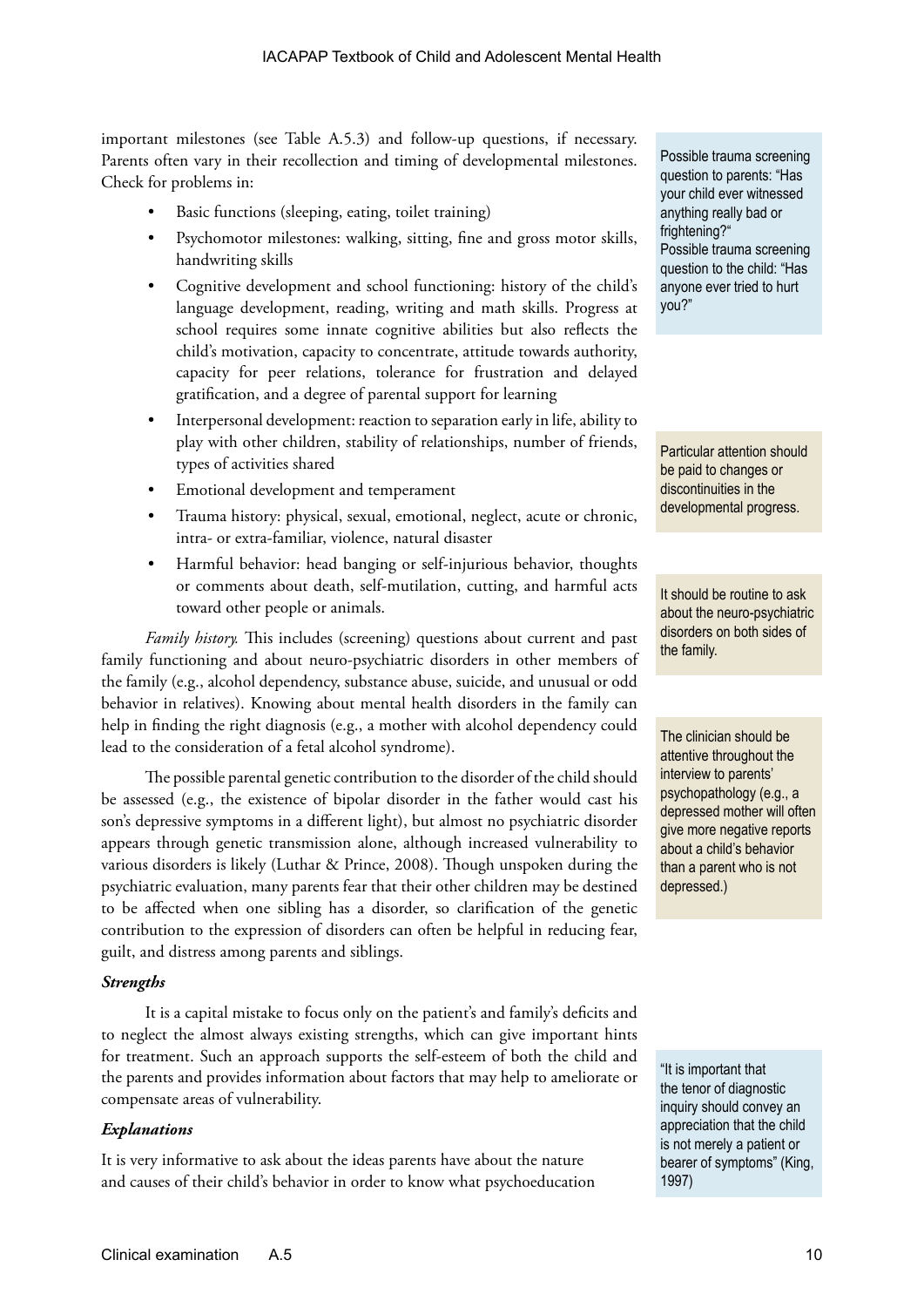interventions may be necessary. To understand how parents and the child understand the evolution of their symptoms can also give important references to the cultural background of this specific family (Sholevar, 2007).

#### **Concluding the interview**

Allowing the interview to end in a collaborative fashion increases the likelihood that child and family will feel positive about it and any subsequent clinical encounters. Suitable questions at this stage are:

- *• "What else have I not asked about that is important?"*
- *• "I have asked you a lot of questions. Do you have any questions for me?"*

## **INTERVIEW WITH PARENTS**

#### **Aims of the interview with parents**

The parental interview seeks to clarify:

- Which aspects of their child's behavior is of greatest concern to them
- What they have tried in order to deal with the problem
- The impact of the child's disturbance on the rest of the family
- If the problem behavior is situation-specific or pervasive (e.g., restlessness and inattention at school but not anywhere else could cast doubt on the presumptive diagnosis of ADHD)
- If there are neuropsychiatric disorders in the family.

#### **Standardized interviews**

Standardized interviews (diagnostic tools with specific questions in a given sequence) are often used in research but can also be an effective help in daily practice. On the one hand, especially for beginners, standardized interviews (especially for developmental and family history) can help cover the key domains of psychopathology. They ensure that clinicians inquire systematically about a broad range of symptoms, particularly those that may be clinically significant but are not the presenting complaint. Using these instruments makes it less likely that comorbid disorders will be missed. On the other hand, these tools can never take the place of an individualized psychiatric interview; they cannot be relied upon as the sole basis for establishing diagnosis or planning treatment. Further, many are only symptom inventories and do not ask for important symptom-related information like situational context, ways of coping, feelings etc (Le Couteur & Gardner, 2008).

## **THE CHILD INTERVIEW**

The aims of the child interview are to:

- Gain the child's trust. In general, the younger the child, the more time is needed to achieve this
- Obtain the child's perception of the problem
- Get a good understanding of the child's current developmental stage
- Obtain information about emotional symptoms, traumatic events, delinquent acts, drug use, sexual problems
- Collect data for the mental status examination (see below).

"When I meet the parents of a child who suffers from a mental disorder, the first thing I ask them is to tell me what is the most special thing about their child, which abilities, resources, feelings, and talents they recognize in him/her." (Giovanni Bollea, Italian child psychiatrist)

Parents sometimes fear that they are the only ones who have a problem with their child. It can be a relief to hear from the clinician that such problem is not uncommon and that he or she has seen and helped many families with this type of problem.



"It is of the highest importance in the art of detection to be able to recognize, from a number of facts, which are incidental and which vital. Otherwise, your energy and attention must be dissipated instead of being concentrated." (Sherlock Holmes, "The Reigate Puzzle")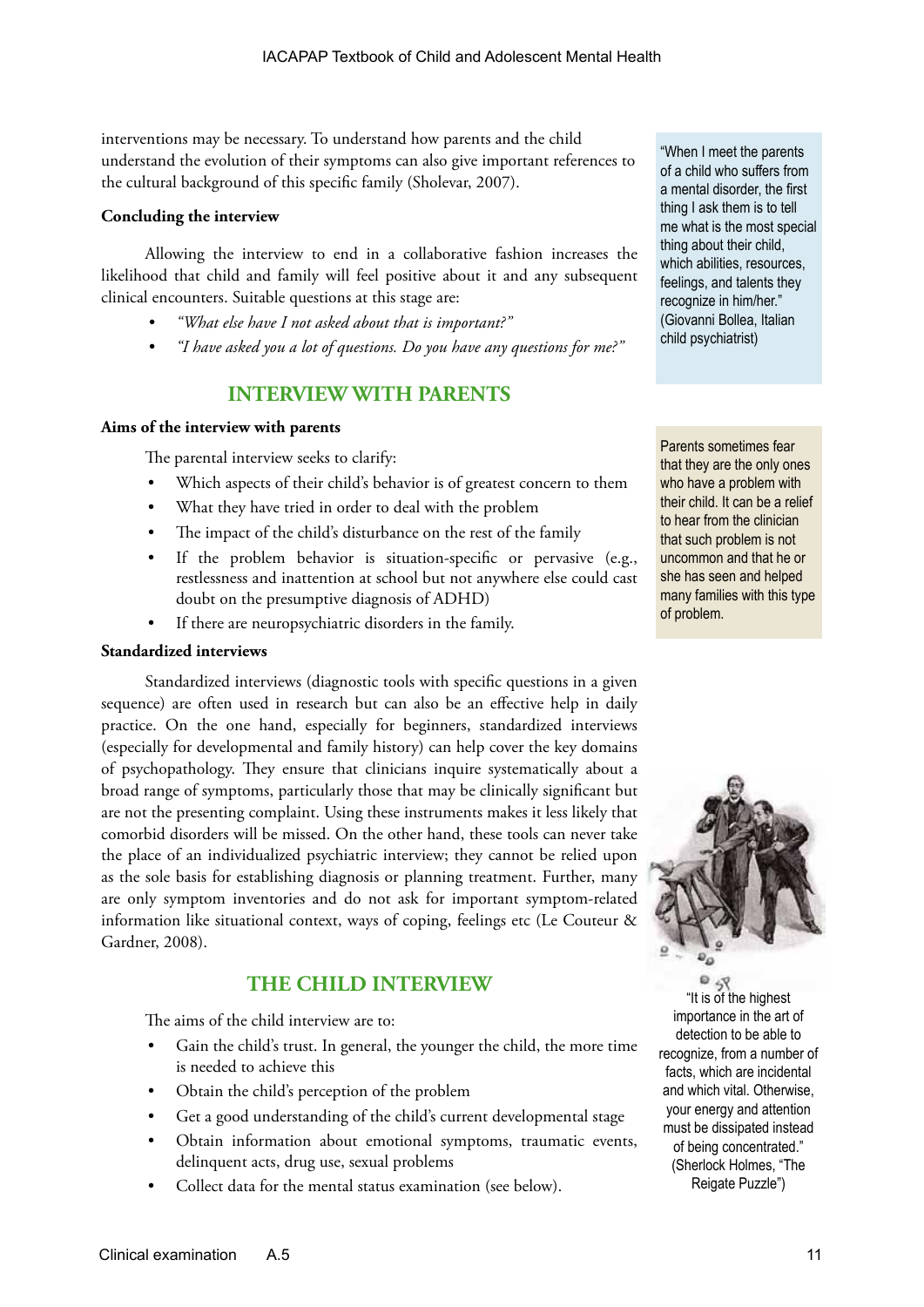Children can often indicate an acceptable point for the parents to leave the room, usually within a matter of minutes, and transitional objects (blankets, teddies) may ease this transition, although this may be impossible in cases of separation anxiety. The older the child the sooner you should be able to finish the conjoint session. Children often find it embarrassing to listen to their problems being discussed in front of them.

#### **How to start?**

Once parents have left the room, it is wise to begin the interview with neutral topics that may interest the child such as talking about favorite hobbies, animals, holidays, Christmas or birthday presents. The next step is to inquire about what the child has been told or understands about the purpose of the interview; this often provides information about the relationship and openness of communication between child and parents as well as on the cognitive development of the child. Some children need encouragement to express their *own* concerns, instead of the worries of parents or teachers. Be aware of how you word your questions: younger children are particularly open to influence of suggestion.

#### **Developmentally appropriate interview techniques**

Preschool children should not be expected to sit still during the interview and the interviewer needs to decide what play material will be made available for the child. Developmentally appropriate techniques include drawing, playing and direct questioning. The appropriate method for each case will depend on the age of the child (the developmental age more than the chronological age) and the presenting problems (e.g., selective mutism). Inviting the child to draw a picture is almost always a good start. Direct questions should be short, in simple, precise vocabulary and deal with one concrete issue at a time (Jones, 2003). For example, not "Do you get into trouble at school, get along with other students and like sports?" but "Are you getting into trouble at school?"

Getting involved in the child's play can help to:

- Empathize with them
- Assess their affective state
- Ascertain their coordination and motor skills
- Evaluate speech and language development
- Test attention span
- Understand their capacity for complex thinking
- Assess their capacity for interactive play and "as if" games (especially important when a pervasive developmental disorder is suspected)
- Collect information for the mental status examination (see below).

Questions to explore children's inner feelings include:

- "What animal would you most/ least like to be?"
- "Who would you take with you to a desert island?"
- "What would you ask for if you were granted three magic wishes?"

#### **Interviewing adolescence patients**

The overall sequence is similar to when interviewing other children. However, one would spend considerably more time with the adolescent alone. It is crucial to avoid the perception that parents and clinician are allied against him.

"The clinician must be aware of the impact on the interview process of perceived differences or similarities between the clinician and the child (or parents) in terms of gender, age, and ethnic or social background." (King, 1997)

Without trust and rapport, valid information is less likely to be obtained.

The child's description of feelings, mood, levels of distress, and significant events contribute to a better understanding of the child's predicament.

Generic toys are preferable since they are more likely to evoke the child's specific concerns rather than the prefabricated scripts associated with toys based on TV shows or movies. (Bostic & King, 2007)

The purpose, duration, confidentiality issues, and the role of the clinician should be discussed early in the child interview in developmentally appropriate terms. Sample questions:

- "What did your parents tell you about coming here today?"
- "How do you feel about being here?"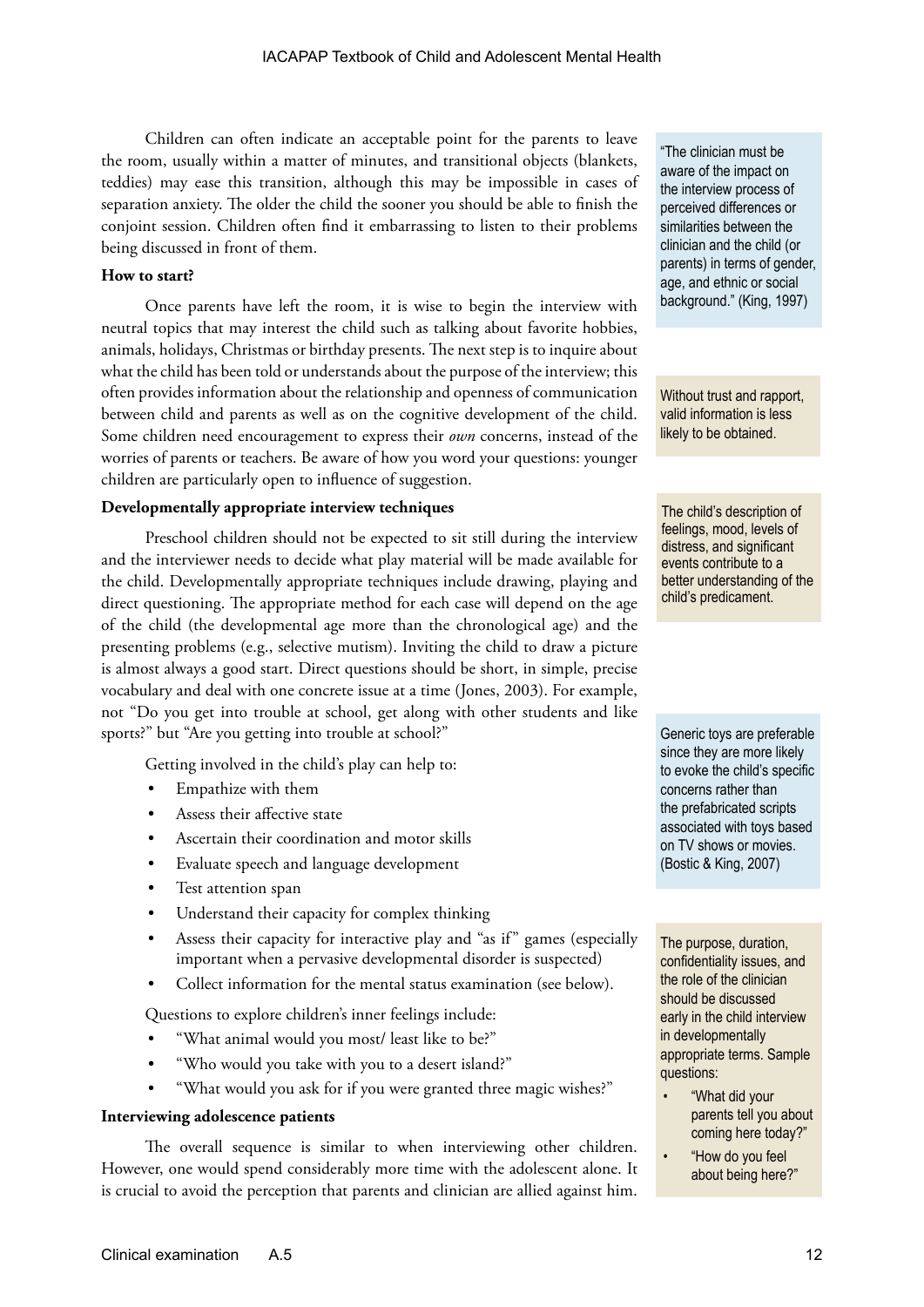A suitable way to begin the interview with adolescents is to review and clarify what the adolescent believes and has been told about the purpose of the interview. Adolescents are very sensitive to beliefs that they are perceived as weak, weird or different, about being included or excluded, and about fairness and justice. In this line, useful questions for adolescents include:

- "What do you see as fair or not fair in your life?"
- "What would you most like to change in your school/ family/ the world?"
- "What are your plans for the next 10 years?"

#### **Confidentiality: "***will you tell my parents?***"**

One of the key concerns among adolescents in relation to seeking medical help is confidentiality. Adolescents should always be informed of the confidential nature of the doctor-patient relationship and its limits at the outset: that confidentiality would be broken without the patient's consent only if the patient's safety or the safety of others is at risk. Many countries impose statutory obligations on mental health practitioners to report instances of abuse. Laws in this regard vary and clinicians need to be up to date with the local requirements. The best way to discuss confidentiality is at the beginning of the interview, when the parents and adolescent are present, thus educating parents that what their child discloses is kept confidential.

#### **Special areas of interest for the interview with adolescence patients**

- Antisocial or delinquent behavior (e.g., *"Have you done anything that you now look back on and think that was pretty dangerous?")*
- Sexual identity and activity (e.g., *"Have you ever had romantic feelings toward anyone?"* Try to avoid asking questions to a male/female teenager like *"Is there a girl/boy whom you like?"* that may be interpreted by them that you assume heterosexuality when adolescents may be struggling with homosexual feelings
- Alcohol and substance abuse (start with previous exposure, context use – parents, friends, effects of substances – whether they believe that substances alleviate their symptoms, e.g., self-medicate).
- Suicidal ideation or behavior, including non-suicidal self-injury (e.g., *"Do you sometimes feel an urge to hurt yourself?", "Have you ever thout that your life was not worth to live?")*

## **MENTAL STATUS EXAMINATION**

The aim of the mental status examination (MSE) is to be an objective description, not interpretation, of the child's appearance, symptoms, behavior and functioning as manifested *during the examination*. A well-written MSE enables another clinician or the same clinician weeks, months or years later to have a clear picture of the patient's mental state at the time of assessment. The MSE is an essential part of any psychiatric examination (see Table A.5.1). Strictly speaking, the MSE is purely descriptive, includes no judgment of whether the appearance and behavior is normal or abnormal, clinically significant or non-significant.

Most disorders do not show abnormal feelings or behaviors that cannot be found in normal children or adolescents in some circumstances. The severity

Contrary to popular beliefs, asking about suicide will not induce or trigger it. A caring clinician may be the only adult able to talk about these thoughts with the adolescent.



"Never trust general impressions, my boy, but concentrate yourself upon details." (Sherlock Holmes, "A Case of Identity")

"The day may come when there are drugs that are specific to particular diagnoses but that day is a long way off at the moment. Both psychological and pharmacological treatments need to focus on particular patterns of symptomatology rather than the diagnosis as such" (Rutter & Taylor, 2008)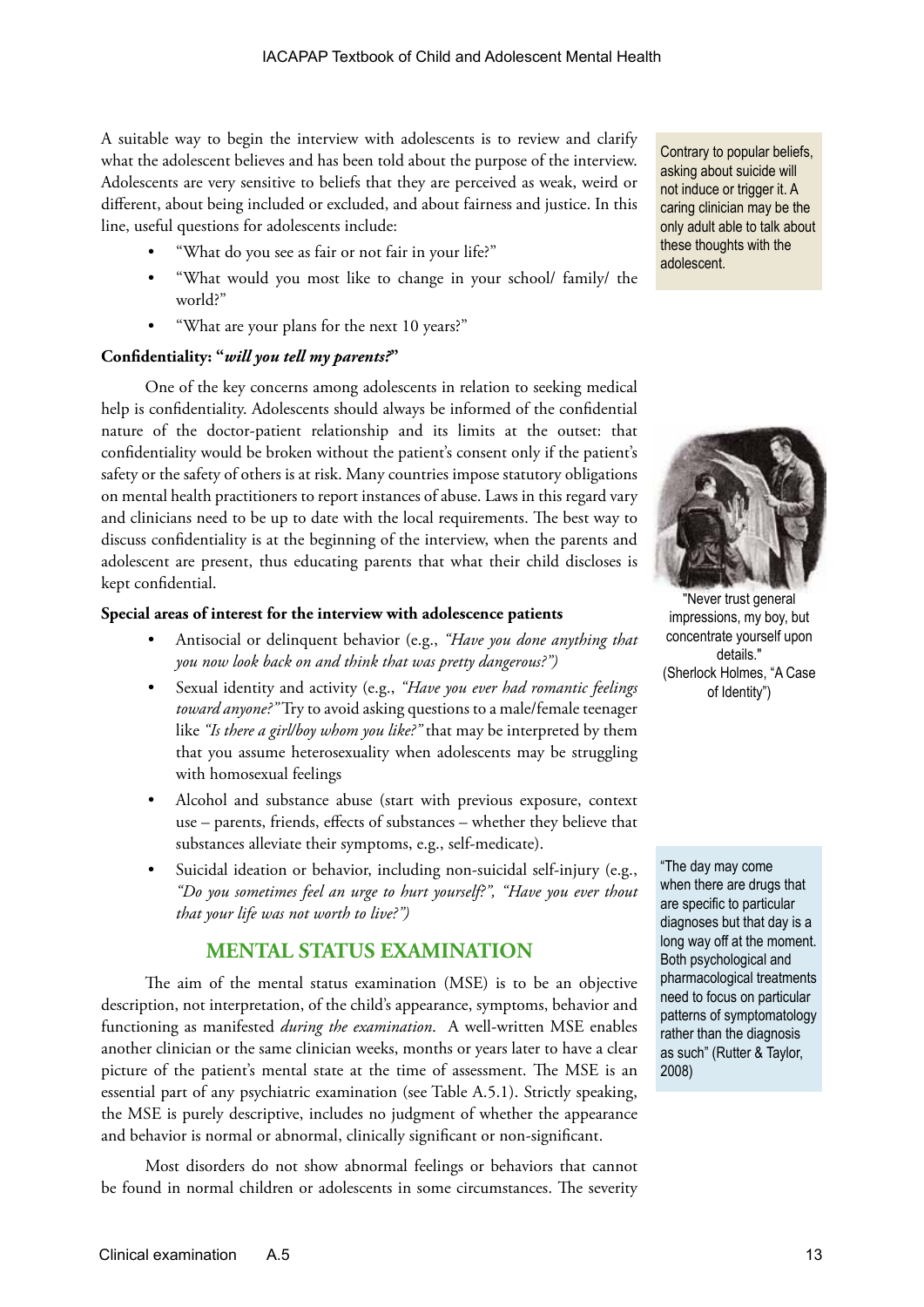| Table A.5.1<br><b>Mental status examination</b>                                  |                                                                                                                                                                 |                                                                                                                                                                                                                          |  |  |  |
|----------------------------------------------------------------------------------|-----------------------------------------------------------------------------------------------------------------------------------------------------------------|--------------------------------------------------------------------------------------------------------------------------------------------------------------------------------------------------------------------------|--|--|--|
| <b>MSE component</b>                                                             | <b>Take notice of:</b>                                                                                                                                          | <b>Example</b>                                                                                                                                                                                                           |  |  |  |
| Physical appearance                                                              | Age (actual and apparent)<br>$\bullet$<br>Age-appropriate clothes,<br>Grooming and cleanliness<br>Dysmorphic features, bruises, scars<br>$\bullet$              | "Stephanie is a pleasant looking, well<br>groomed and appropriately dressed 9-year-<br>old girl who looks older than her age (like a<br>12 year old)"                                                                    |  |  |  |
| Manner of relating to examiner<br>and parents, including ease of<br>separation   | Eye contact<br>٠<br>Ability to cooperate and engage with<br>examination<br>Behavior towards parents and<br>$\bullet$<br>siblings                                | "She avoids eye contact but cooperates<br>with the examination process."                                                                                                                                                 |  |  |  |
| Mood and affect                                                                  | Type, range and appropriateness<br>$\bullet$<br>of affect (e.g., depressed, elated,<br>irritable)                                                               | "Stephanie looks depressed (e.g., cries<br>often, does not enjoy activities and<br>pastimes, feels hopeless), her affect shows<br>limited variation (i.e., within a narrow range)<br>and she describes a depressed mood" |  |  |  |
| Anxiety                                                                          | Fears<br>$\bullet$<br>Phobias<br>Obsessions<br>Compulsions or rituals<br>Separation difficulties<br>٠                                                           | "She shows no evidence of unwarranted<br>fears or anxiety symptoms"                                                                                                                                                      |  |  |  |
| Psychomotor behavior<br>(including activity level and<br>unusual motor patterns) | Tics, mannerisms<br>$\bullet$<br><b>Activity level</b><br>Coordination<br>$\bullet$                                                                             | "Activity level seems reduced"                                                                                                                                                                                           |  |  |  |
| Form and content of thinking                                                     | Hallucinations<br>Delusions<br>Thought disorder<br>٠                                                                                                            | "Thinking is slowed down but coherent.<br>There is no suggestion of hallucinations or<br>delusions."                                                                                                                     |  |  |  |
| Speech and language                                                              | Fluency<br>$\bullet$<br>Volume<br>Rate<br>Language skills,<br>$\bullet$                                                                                         | "Her speech is age-appropriate. There is no<br>pressure of speech."                                                                                                                                                      |  |  |  |
| Overall cognitive functioning                                                    | Developmentally appropriate<br>$\bullet$<br>vocabulary<br>Fund of knowledge<br>Appropriate drawings<br>٠                                                        | "Her cognitive ability seems impaired and<br>her vocabulary is below average for her<br>age."                                                                                                                            |  |  |  |
| Attention and concentration                                                      | Attention<br>$\bullet$<br>Concentration                                                                                                                         | "Becomes easily tired and appears to have<br>difficulty following conversations over a<br>long period."                                                                                                                  |  |  |  |
| Memory                                                                           | Short-term<br>$\bullet$<br>Long-term<br>٠                                                                                                                       | "Shows no deficits in recalling events."                                                                                                                                                                                 |  |  |  |
| Orientation                                                                      | Orientation in time, place, person<br>$\bullet$                                                                                                                 | "Is oriented in time and place."                                                                                                                                                                                         |  |  |  |
| Judgment and insight                                                             | Acknowledgement of problems<br>٠<br>Capacity to judge hypothetical<br>٠<br>situations<br>Attitude towards receiving help<br>٠<br>Compliance with treatment<br>٠ | " patient is aware of the fact that she has a<br>problem, wants to be helped and cooperate<br>with treatment"                                                                                                            |  |  |  |
| Examination of risk                                                              | Suicidal thoughts or behavior<br>$\bullet$<br>Self-harming behavior<br>Thoughts or plans of harming others<br>Risk-taking behavior<br>$\bullet$                 | "There is no evidence suggesting suicidality<br>or threats to others."                                                                                                                                                   |  |  |  |
| Source: King (2007) modified.                                                    |                                                                                                                                                                 |                                                                                                                                                                                                                          |  |  |  |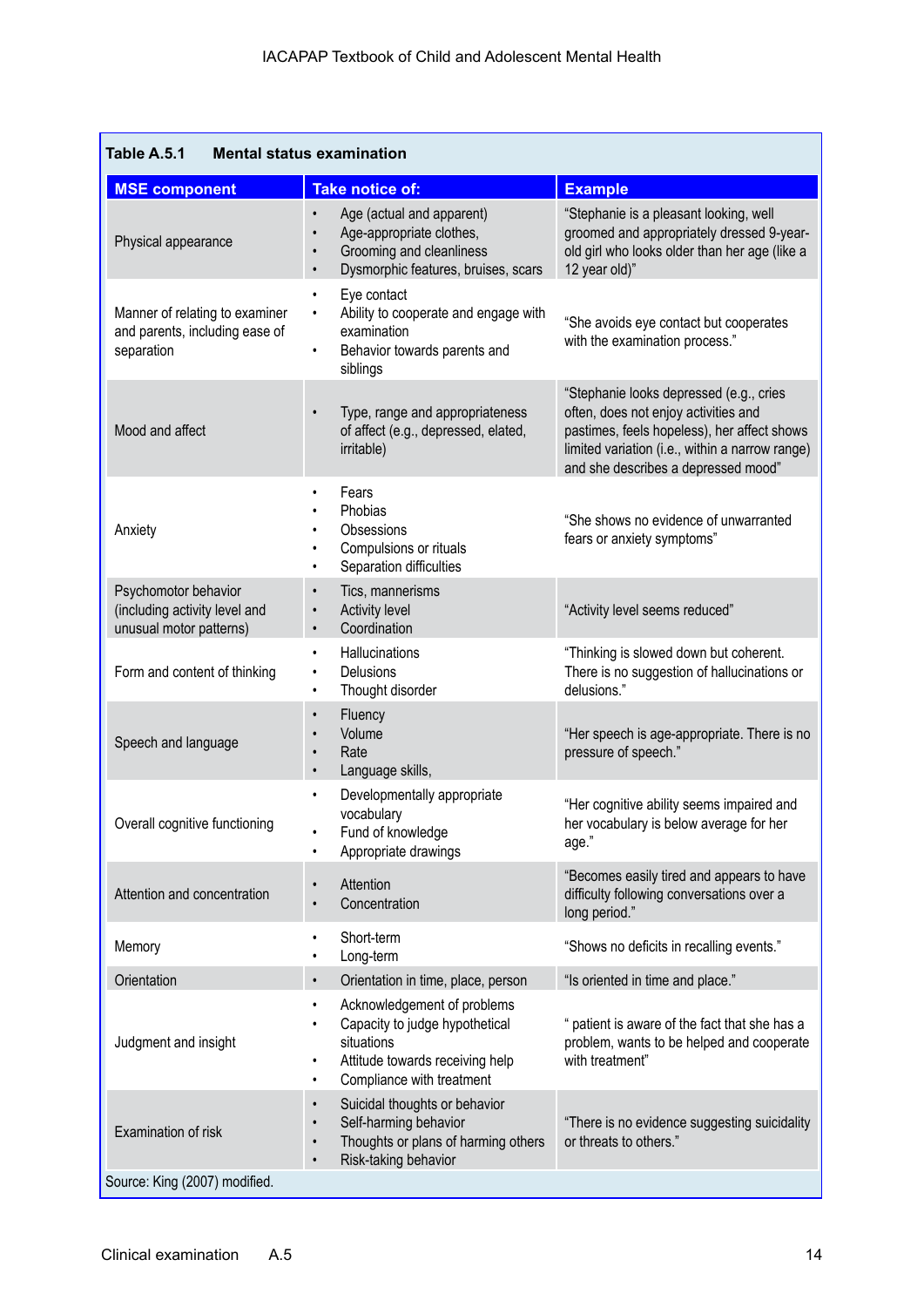(amount), pervasiveness and nature (quality) of the symptoms determines their clinical significance.

Although presented as a separate component that is distinct from the history-taking, in reality much of the MSE takes place implicitly as the clinician interacts and observes the child during the individual and family interviews. While some components of the examination may require specific inquiry or examination (e.g., orientation, memory, specific symptoms such as hallucinations or obsessions) most will be noted as the interview progresses.

Clinicians should use every opportunity to observe the patient and his interaction with others, particularly with the family. For example behavior:

• In the waiting room (e.g., how did they choose to sit? Are they talking to each other? Arguments?)

**Table A.5.2 Psychiatric symptoms and examples for corresponding somatic differential** 

- During the initial greeting and introduction
- In the office
- Upon separation (e.g., when parents leave the room)

#### **Describe before interpreting**

Since any given symptom may have different meanings, functions and clinical implications in different children it is important not to jump from symptom to diagnosis.

| diagnoses        |                                                                                                                                                                                                                                                                                                                                                                                                                                                                                                                                                                                                                                                                                                                                                                                     |  |
|------------------|-------------------------------------------------------------------------------------------------------------------------------------------------------------------------------------------------------------------------------------------------------------------------------------------------------------------------------------------------------------------------------------------------------------------------------------------------------------------------------------------------------------------------------------------------------------------------------------------------------------------------------------------------------------------------------------------------------------------------------------------------------------------------------------|--|
| <b>Symptom</b>   | Differential diagnosis                                                                                                                                                                                                                                                                                                                                                                                                                                                                                                                                                                                                                                                                                                                                                              |  |
| Depression       | Neurological disorders (e.g., tumor, epilepsy, trauma, cerebral atrophy)<br>$\bullet$<br>Endocrine disorders (e.g., hypo-/ hyperthyreosis, Addison's disease, Cushing's disease)<br>$\bullet$<br>Kidney diseases (e.g., chronic nephritis)<br>$\bullet$<br>Metabolic diseases (e.g., hypoglycemia)<br>$\bullet$<br>Infectious diseases (e.g., AIDS, Lyme borreliosis)<br>$\bullet$<br>Intoxication (e.g., alcoholism)<br>$\bullet$<br>Malignant disorders (e.g., chronic leukemia)<br>$\bullet$<br>Pharmacologic: antihypertensives (e.g., beta blockers), antiepileptic drugs, psychotropic<br>$\bullet$<br>drugs (e.g., neuroleptics, barbiturates), steroids (e.g., glucocorticoids), analgesics<br>Other: tuberculostatics, antibiotics, cytostatics, antimycotics<br>$\bullet$ |  |
| Psychosis        | Neurologic disorders (e.g., brain tumor, epilepsy, encephalitis, infections, multiple sclerosis)<br>$\bullet$<br>Illegal substances (e.g., marijuana, cocaine, LSD)<br>$\bullet$<br>Intoxication (e.g., alcohol)<br>$\bullet$<br>Pharmacologic: psychotropic drugs, anticonvulsants, anticholinergics, steroids, antibiotics<br>$\bullet$                                                                                                                                                                                                                                                                                                                                                                                                                                           |  |
| Anxiety          | Substance-use disorders: drugs, amphetamine, cocaine, hallucinogens, alcohol, nicotine,<br>$\bullet$<br>caffeine, ecstasy, opioids<br>Neurologic disorders: organic seizures, migraine, multiple sclerosis, increased intracranial<br>$\bullet$<br>pressure, reduced cerebral perfusion<br>Other medical disorders: hypoglycemia, hypoxia, hyperthyroidism, carcinoid, dysrhythmia,<br>$\bullet$<br>pheochromocytoma                                                                                                                                                                                                                                                                                                                                                                |  |
| Anorexia nervosa | Cancer<br>$\bullet$<br>Endocrine disorders (e.g., hyperthyroidism, diabetes mellitus)<br>$\bullet$<br>Gastro-intestinal disorders(e.g. Crohn's disease, ulcerative colitis, gastritis, gastric ulcer)<br>$\bullet$<br>Malabsorption (e.g. coeliac disease)<br>$\bullet$                                                                                                                                                                                                                                                                                                                                                                                                                                                                                                             |  |
| Enuresis         | Urological and genital abnormalities (e.g., urethral valve, labial fusion)<br>$\bullet$<br>Urinary tract infection<br>Neurologic disorders (e.g., myelomeningocele, spina bifida, tethered cord)<br>$\bullet$<br>Other medical disorders (e.g., diabetes mellitus)<br>$\bullet$                                                                                                                                                                                                                                                                                                                                                                                                                                                                                                     |  |
|                  | Source: Herpertz-Dahlmann & Bachmann (2007), modified.                                                                                                                                                                                                                                                                                                                                                                                                                                                                                                                                                                                                                                                                                                                              |  |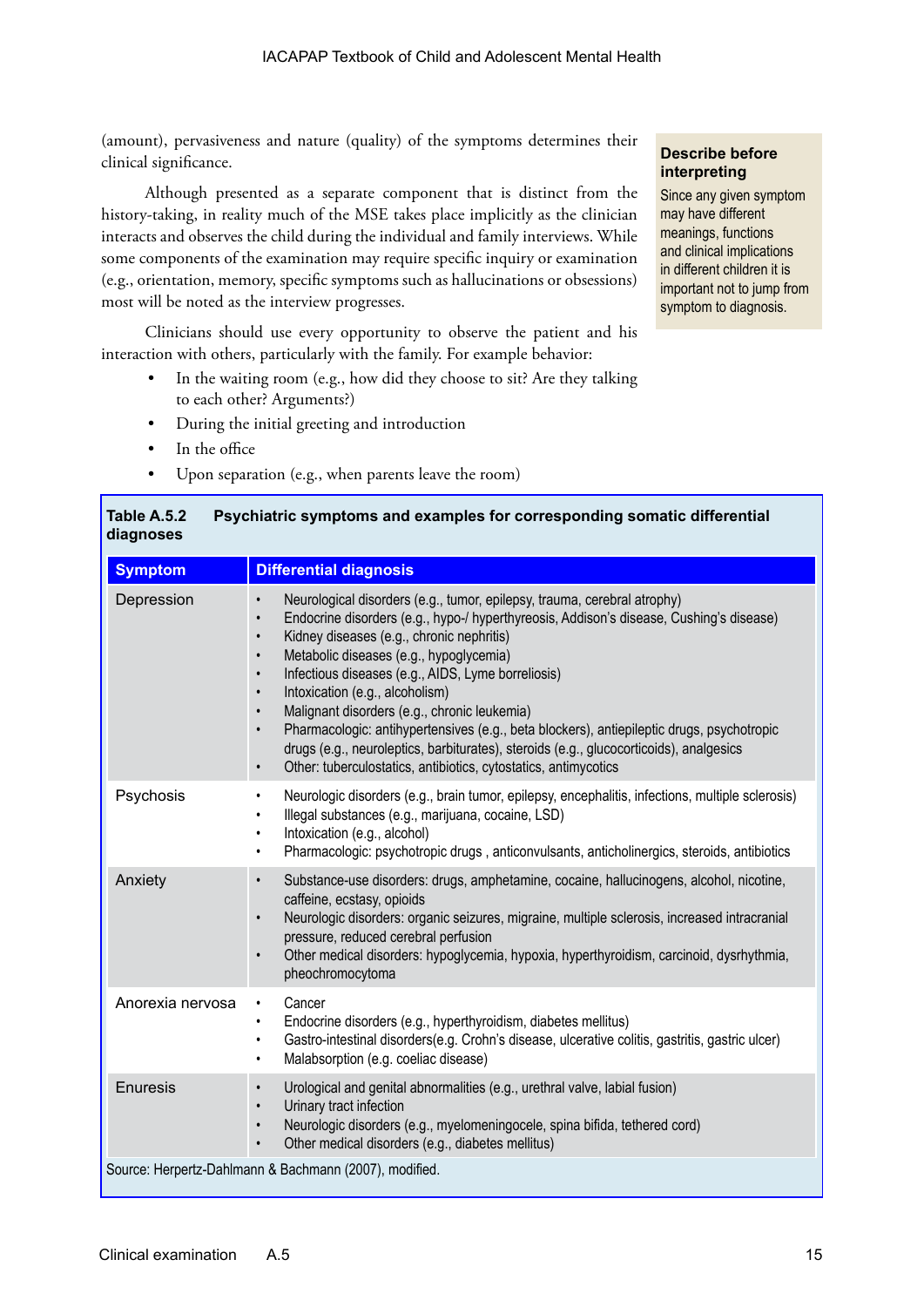- During psychological testing
- During physical examination

## **MEDICAL HISTORY AND PHYSICAL EXAMINATION**

The aim of the medical history and physical examination is to identify causative, associated or exacerbating medical problems; it has the potential to uncover a treatable somatic condition. Medical conditions can:

- Increase the child's risk for psychopathology
- Be relevant for treatment
- May explain the current psychopathology.

While physical illness mimicking psychiatric disorder is relatively rare in daily practice, knowledge of these possible "diagnostic traps" is important (Table A.5.2.). If there are hints in the medical history that medical conditions or treatments play a role in this patient, further investigations should be done.

We suggest a *stepwise approach* to this part of the examination (time and cost-effective):

- Step 1: brief medical history
- Step 2: basic physical examination.

If steps 1 and step 2 are unremarkable, it seems reasonable to avoid further examination and investigations. If further examination is necessary:

Step 3 (if indicated by steps 1 or 2): investigations and specialist referral.

#### **Past medical history**

A systematic history-taking approach should be used as a guide to the possibility that somatic problems might be relevant with respect to the presenting symptoms. This includes a clinical history of medical disorders in the patient and in the family. Studies have shown that medical history-taking often influences management while physical examination only rarely does (Dooley et al, 2003).

*Red flags* that would suggest the need for a more detailed physical examination (step 3) include:

- Atypical presentation of symptoms or atypical age of onset (e.g., hallucinations in a 7-year-old girl)
- History of seizures
- History of head trauma or central nervous system infection
- Regression in development
- Over the  $97<sup>th</sup>$  or under the  $3<sup>rd</sup>$  percentile in any of the growth curves
- Suggestions of child abuse or factitious illness (e.g., Münchausen by proxy)
- Sudden onset of new and odd behavior (e.g., hand flapping in Rett syndrome)
- Altered level of consciousness, severe fatigue, cognitive changes, and physical symptoms such as sore throat, fever, headache, nausea, and weight changes

Don't forget the somatic part of your diagnostic process, but mental health clinicians also need to know when to accept that a child has been adequately examined and investigated.

Parents will occasionally report a loss of previously acquired skills; this always needs to be taken seriously and should lead to suspicion of neurodegenerative disorder and specialist referral.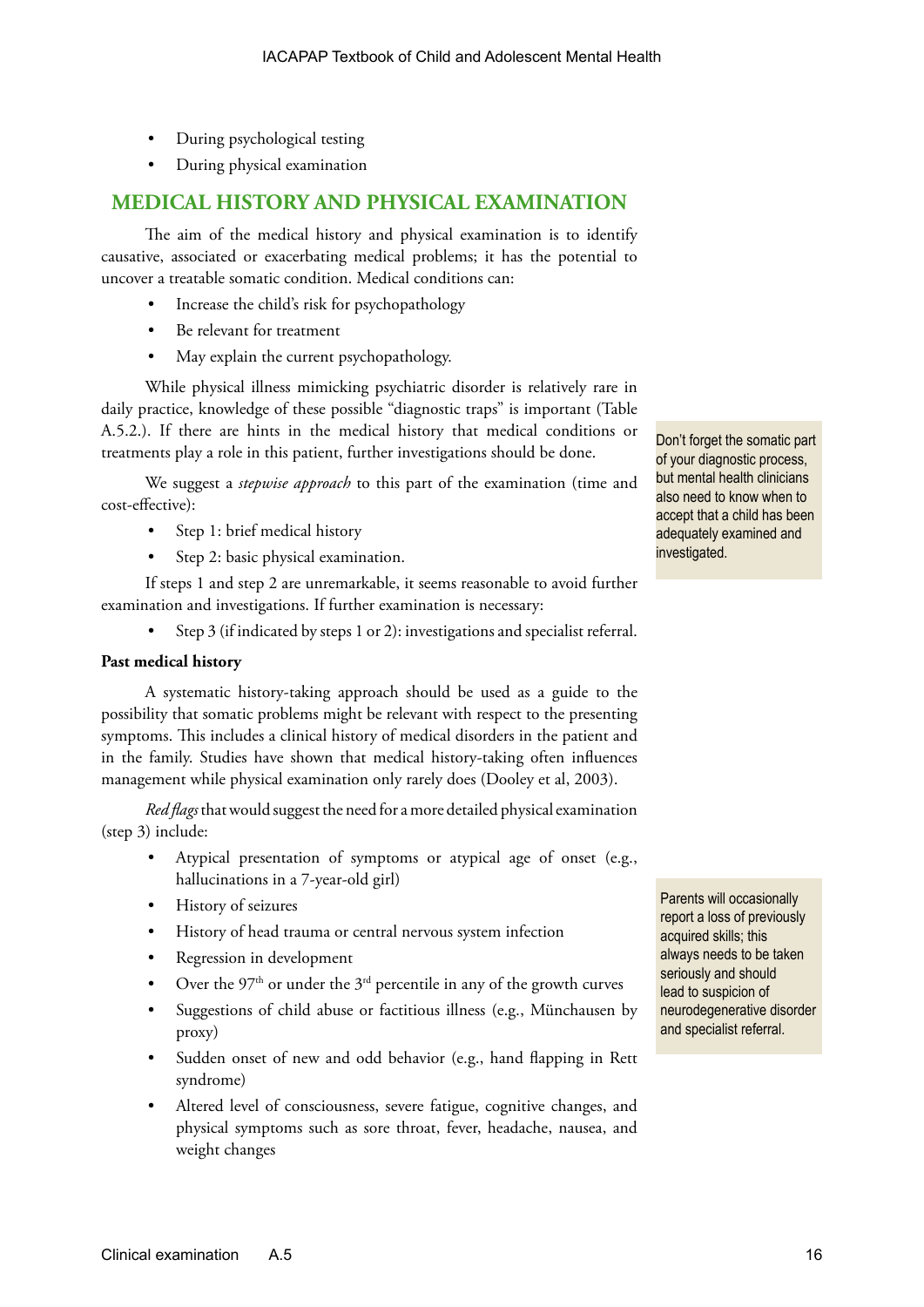• Acute onset of obsessions and compulsions and or motor or vocal tics, particularly following pharyngitis (PANDAS, see Chapters F.4 and H.5).

The following checklist lists all relevant parts of a medical history in child mental health:

#### *Pre- and perinatal development*

- Consanguinity of the parents?
- Use of assisted reproductive technologies?
- Pregnancy (full range of teratogens: alcohol, tobacco, illicit substances, medications; history of rashes and fever during pregnancy – may indicate exposure to congenital viral infection)
- Previous neonatal deaths or acute life-threatening episodes in siblings (could be a pointer towards inborn error of metabolism)
- Previous spontaneous abortions (two or more) one in 20 of these parents will carry a chromosome translocation or inversion (Gardner & Sutherland 1996)
- Birth and neonatal history: gestational age at birth; weight; APGAR score, if available (difficult birth is a risk factor for developmental problems).



"The little things are infinitely the most important." (Sherlock Holmes, "A Case of Identity")

| Table A.5.3 | Overview of developmental milestones |                                                                        |  |
|-------------|--------------------------------------|------------------------------------------------------------------------|--|
| Age         | <b>Motor skills</b>                  | <b>Language</b>                                                        |  |
| 3 months    | Holds head steady                    |                                                                        |  |
| 6 months    | Can roll over                        | Imitates sounds                                                        |  |
| 9 months    | Sits without support                 | Combines syllables into word-like<br>sounds                            |  |
| 12 months   | Stands alone                         |                                                                        |  |
| 15 months   | Walks alone<br>Plays with ball       | Uses 20 single words                                                   |  |
| 18 months   | Carries items while walking          | Can make two-word sentences                                            |  |
| 2 years     | Can run<br>Can kick a ball forward   | Child uses own name<br>Asks "Why?"<br>Can name at least six body parts |  |
| 3 years     | Jumps, balances on one foot          | Uses four to five words in a sentence<br>Uses singular and plural      |  |
| 4 years     | <b>Bounces</b>                       | Uses past tense, recounts experiences                                  |  |
| 5 years     |                                      |                                                                        |  |
| 6 years     | Bounces cross-step                   | Language development completed                                         |  |
|             | *Use only as rough reference.        |                                                                        |  |

Accidents or illnesses with a potential for central nervous system impact deserve specific inquiry.

- Lead exposure
- **Seizures**
- Head trauma
- Loss of
	- consciousness.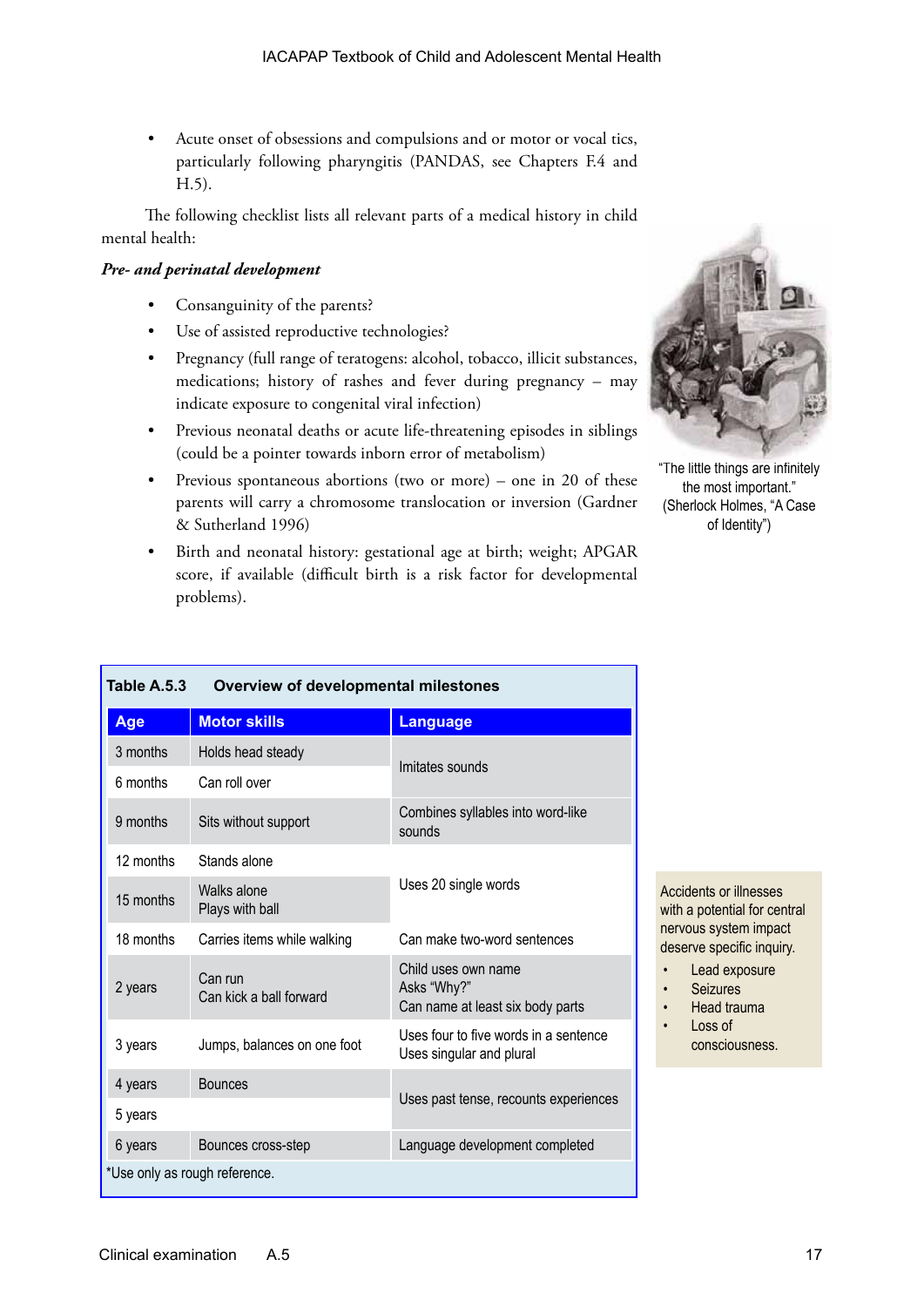## *Postnatal development*

Early developmental history (up to 5 years). Encourage bringing parentheld records of vaccinations etc to the first examination if available. A general view of the milestones of development is given in Table A.5.3.

## *History of past illnesses*

Common disorders in childhood (e.g., asthma) should lead to an enquiry into medications that the child takes, both prescribed and over-the-counter. All extended hospital stays after birth; surgical procedures; vaccination; states of loss of consciousness and seizures; hearing or vision difficulties; allergies (particularly to medications); and response or side effects to previous medications should be collected.

The clinician should be especially alert to the mentioning of diseases that can affect the central nervous system including HIV/AIDS, tuberculosis, lupus erythematosus, epilepsy, migraine, traumatic brain injury thyroid disorders, diabetes.

### **Basic physical examination**

### *Who should do medical examination?*

Physicians who keep up their skills to perform a physical examination (for which they usually worked hard in medical school) this can provide an additional opportunity to learn more about the child's concerns (especially about body-related

| Table A.5.4<br>Skin inspection in child psychiatry                                                                                                                                                                                                                                                                                                                                   |                                                              |  |  |  |
|--------------------------------------------------------------------------------------------------------------------------------------------------------------------------------------------------------------------------------------------------------------------------------------------------------------------------------------------------------------------------------------|--------------------------------------------------------------|--|--|--|
| <b>Dermatologic symptoms</b>                                                                                                                                                                                                                                                                                                                                                         | <b>Possible hints for:</b>                                   |  |  |  |
| Needle tracks, abscesses or<br>hyperpigmentation on the arms                                                                                                                                                                                                                                                                                                                         | Substance use disorder<br>٠                                  |  |  |  |
| Bruises, hematomas of different age                                                                                                                                                                                                                                                                                                                                                  | Child neglect<br>٠<br>Physical abuse<br>٠                    |  |  |  |
| Signs for non-suicidal self-injury (e.g., scars)                                                                                                                                                                                                                                                                                                                                     | Borderline personality<br>$\bullet$<br>disorder <sup>a</sup> |  |  |  |
| "Café-au-lait" marks after age of 1 year<br>>1.5cm<br>Freckling in armpits after 3 years                                                                                                                                                                                                                                                                                             | Neurofibromatosis type 1 <sup>b</sup><br>(rare)              |  |  |  |
| Ash-leaf depigmented macules<br>Adenoma sebaceum<br>Periungual fibromas                                                                                                                                                                                                                                                                                                              | Tuberous sclerosis <sup>c,d</sup> (rare)<br>$\bullet$        |  |  |  |
| Port wine stain usually in the trigeminal region                                                                                                                                                                                                                                                                                                                                     | Sturge Weber syndrome <sup>b</sup> (rare)<br>$\bullet$       |  |  |  |
| <sup>a</sup> The most common location for non-suicidal self-injuries is the inner part of the left under arm.<br><sup>b</sup> Neurofibromatosis Type 1, tuberous sclerosis, and Sturge Weber syndrome are<br>neurocutaneous syndromes (phakomatoses). These disorders affect the central nervous<br>system, the skin and the eye. All these tissues have a common ectodermal origin. |                                                              |  |  |  |

c 0.4%-3% of children with autism are found to also have tuberous sclerosis (Smalley et al,

Click on the picture to access an 8-minute crash course on neurocutaneous disorders.

1991).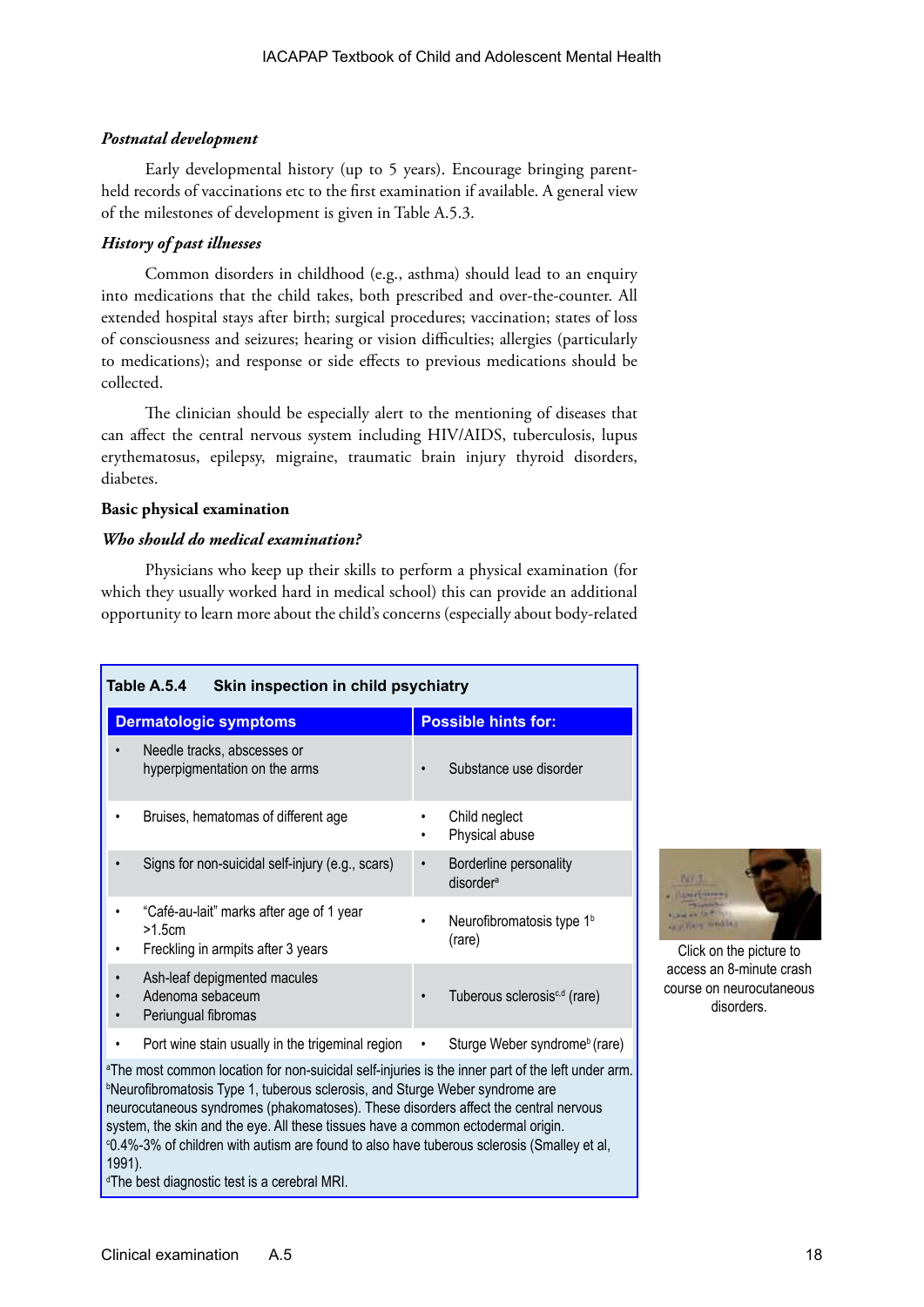issues) and about the mental status. For psychologists and other mental health professional with a non-medical education it is practical to find out if there had been a physical examination of the child in the recent past or to refer the patient to a physician (optimally, a pediatrician).

A screening neuro-developmental examination is sufficient and does not require the child to fully undress.

The following parameters should be assessed:

- Height and weight (centile charts)
- Head circumference (centile charts; the most common cause of large and small heads is simply familial, and thus comparison of mid-parental head centiles should precede interpretation of a single measurement)
- Blood pressure (use an appropriate cuff for the size of the child e.g., one that covers two-thirds distance from the elbow to shoulder; interpret with age-appropriate values)

The following procedures should be undertaken:

- Skin check (see Table A.5.4)
- Basic neurological examination:
	- Stance and gait
	- Tests for cerebellar function (e.g., check for dysdiadochokinesia)
	- Tone, power, reflexes
	- − Abnormal movements (fasciculations, tics, myoclonus, dystonia, athetosis, hemiballismus, tremor).

Of all the aspects of the neurological examination, observing the child's gait is the most valuable. A normal gait depends on intact and delicately balanced motor, sensory, and coordination systems. A normally walking child is unlikely to have a severe neurological impairment (Wolf et al, 2008).

#### **Investigations, tests and specialist referral**

The range of investigations, tests and specialist referrals available may vary substantially from country to country. What is described here is the optimal situation but many of these investigations will not produce positive findings in the immense majority of cases:

- Blood tests
- Urine tests (toxicology screen, pregnancy testing)
- Brain imaging (first choice: MRI; second choice: CT)
- Genetic investigation (key pointers in physical examination: noticeable dysmorphy of the face, hands and feet; over the  $97<sup>th</sup>$  or under the  $3<sup>rd</sup>$ percentile in any of the growth curves).
- Metabolic investigation (key pointers in history: consanguinity, failure to thrive, episodic decompensations, often during minor illnesses; hepatosplenomegaly, coarse facial features). A general metabolic screening is more useful than a genetic investigation, EEG or cerebral imaging, and may therefore be more worthwhile.
- Electroencephalography (EEG)



If you suspect a rare metabolic or genetic disease and you do not have the option of referral to a specialist, click on the picture to access "orpha.net" and check the "search by signs" function. This portal (for rare diseases and orphan drugs) is available in English, Spanish, German, Italian, French and Portuguese.

Use any chance you have to see children with rare disorders. Knowledge of what phenotypes exist is a precondition for their recognition. [Phenomizer](http://compbio.charite.de/phenomizer/) is a site with useful information that allows clinicians to enter a patient's clinical features and obtain probabilistic differential diagnoses. For a tutorial on how to use Phenomizer [click here.](http://www.youtube.com/watch?v=4EObfZbMQ3U)

Rating scales are tools to complement an evaluation, not to replace it.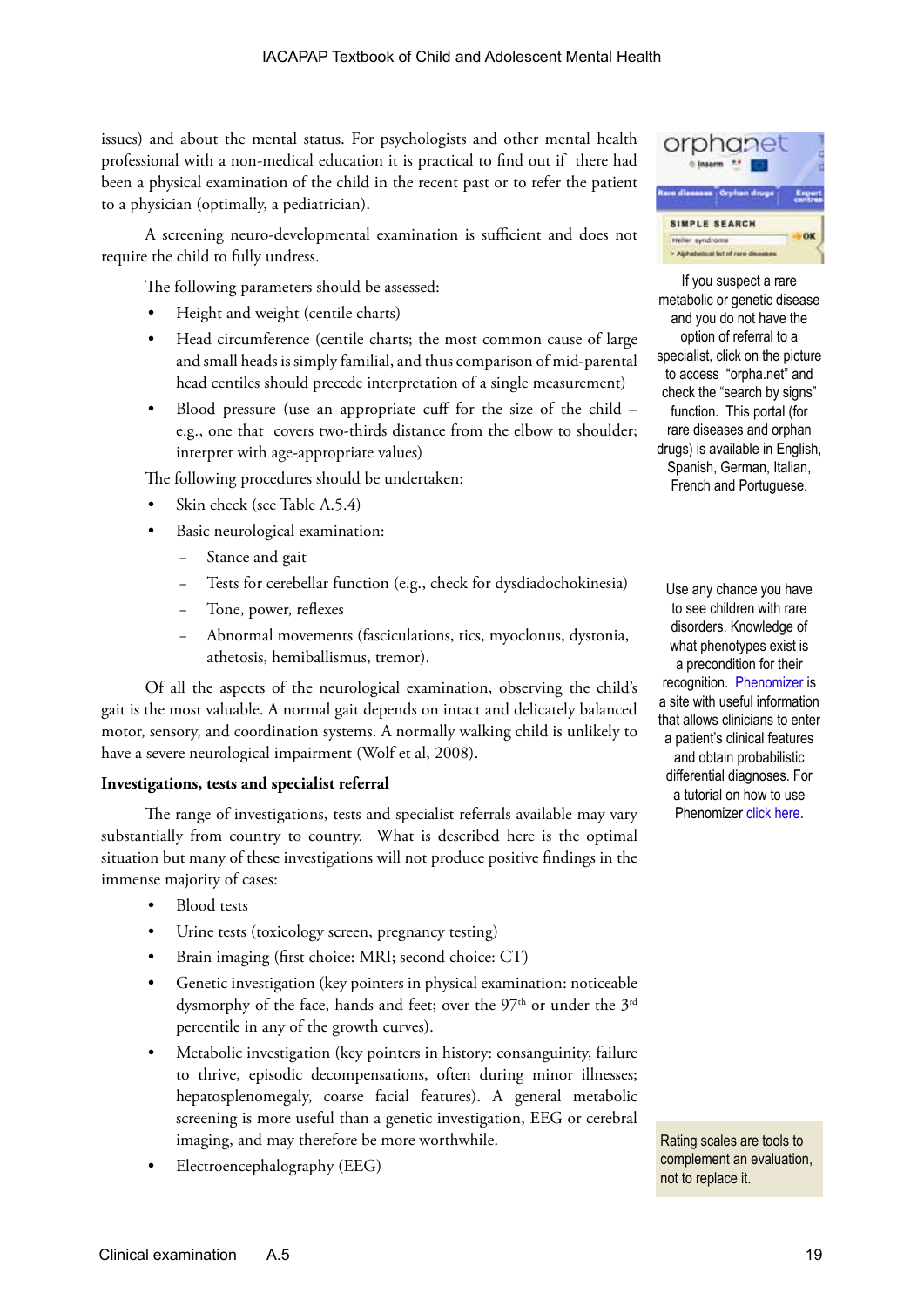- Electrocardiogram (EKG)
- Hearing examination
- Eye examination.

## **RATING SCALES AND PSYCHOMETRIC ASSESSMENT**

The aim of this section is to give readers a brief overview of tools that may assist in finding the right diagnosis and in individualizing treatment.

#### **Rating scales**

Rating scales are instruments (paper and pencil or computer-based) used to collect data about the presence (qualitative measurement) and severity (quantitative) of symptoms. Rating scales can be used as a source of additional diagnostic information, to monitor and measure the effectiveness of treatment (outcome), and as research tools. They can also be used for screening, to ascertain whether a child should be evaluated more thoroughly for mental health disorders (Verhulst & Van der Ende, 2008).

#### **Pros and cons of rating scales**

#### *Pros*:

- Helping to detect problems that are clinically significant but not part of the presenting problem
- Helping to conduct a comprehensive examination
- Some parents and adolescents may reveal concerns in writing that they do not verbalize
- Rating scales can be completed by parents, teachers, and patients outside the interview and so help to make the interview more effective and efficient
- Scales that rate severity can be useful to quantify a baseline to later assess response to treatment (e.g., ADHD-symptom checklist before and after treatment with methylphenidate).

#### *Cons***:**

- Require time and literacy
- May be disliked by parents or children



"There is nothing more deceptive than an obvious fact.' (Sherlock Holmes, "The Boscombe Valley Mystery")

| <b>Purpose</b>                                                                                  | <b>Languages</b>             | <b>Comments</b>                                                                                                                                                                                                                                                                                                                                            |
|-------------------------------------------------------------------------------------------------|------------------------------|------------------------------------------------------------------------------------------------------------------------------------------------------------------------------------------------------------------------------------------------------------------------------------------------------------------------------------------------------------|
| Screening for mental health<br>disorder in children and<br>adolescents<br>(Goodman et al, 2000) | Available in 73<br>languages | Free for noncommercial purposes<br>High SDQ-scores -upper 10% in a community sample -<br>were associated with increased psychiatric risk<br>Used worldwide<br>Very brief: 25 items all in one page<br>High specifity but low sensitivity (use only as a screening<br>instrument)<br>Can be completed by the patient on-line and get<br>immediate feedback. |
| Source: Carandang and Martin (2009).                                                            |                              |                                                                                                                                                                                                                                                                                                                                                            |

## **Table A.5.6 [The Strengths and Difficulties Questionnaire](http://www.sdqinfo.com) (SDQ)**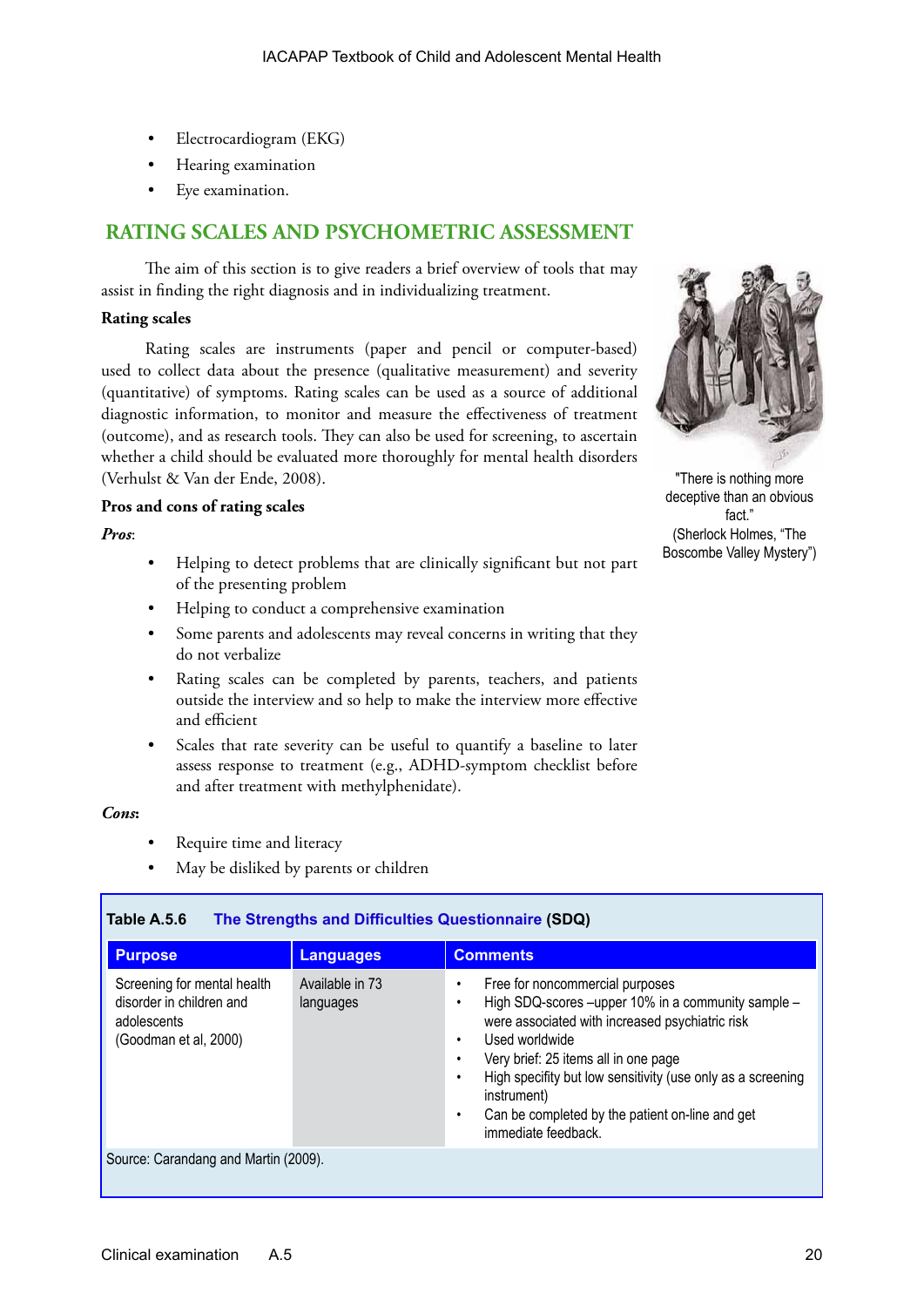- Require time to rate and analyze
- Clinicians may over-rely on them.

There are rating scales for completion by the patient, the clinician, the parents, teachers and other informants (e.g., youth workers). A combination of these tools is used in everyday practice. An example of a rating scale used worldwide − available free in numerous languages for noncommercial purposes − is the Strengths and Difficulties Questionnaire (SDQ), presented in Table A.5.6. Completed by parents, teachers, the child, or all of them, the 25 SDQ items were designed to include both strengths and difficulties. The SDQ is a generic scale to rate a wide range of problems. In many cases, however, particularly if a specific disorder is suspected (e.g., depression, ADHD) using a more detailed, targeted rating scale in addition to a generic one is useful (see the diagnosis section of the respective chapter in this e-book).

#### **Psychometric assessment**

The art of an effective psychometric assessment is the accurate use and valid interpretation of psychometric tests. Test results may help clinicians to:

- Find the diagnosis or comorbidity
- Identify the individual's profile of cognitive strengths and weaknesses
- Plan treatment (e.g., the level of communication in future psychotherapy).

There are a huge number of psychological tests for children and adolescents and the choice depends on the individual patient, the suspected diagnosis and the knowledge and experience of the tester. Assessment of the patient's cognitive functioning is often helpful for diagnosis and treatment planning (see Chapters C.1 and C.3).

#### *Intelligence: "the sum of all higher mental processes"*

There is disagreement among experts on what exactly *intelligence* is but there is strong empirical evidence that intelligence tests measure something meaningful about development, cognitive abilities and adaptive behavior (Charman et al, 2008). The *intelligence quotient (IQ)* shows moderate to high stability over time and correlates highly with real-life outcomes, such as academic achievement, employment and income.

Suitable IQ-Tests have age-graded norms and are well standardized (see Chapter C.1). *When* a test was normed is relevant because there has been a modest increase in scores over time in some countries, possibly due to improvements in diet and education. Standardized intelligence tests produce scores with a mean of 100 and standard deviation of 15. Standard scores are then used to define average, below average or superior ability depending on how many standard deviations above or below the general population mean a child's performance lies. An IQ below 70 is a strong indicator for the existence of an *intellectual disability* (see Chapters C.1).

Observation of the child in the test situation is an important part of assessment. The following characteristics should be documented and considered when interpreting the test results:

• Degree of cooperation with the examiner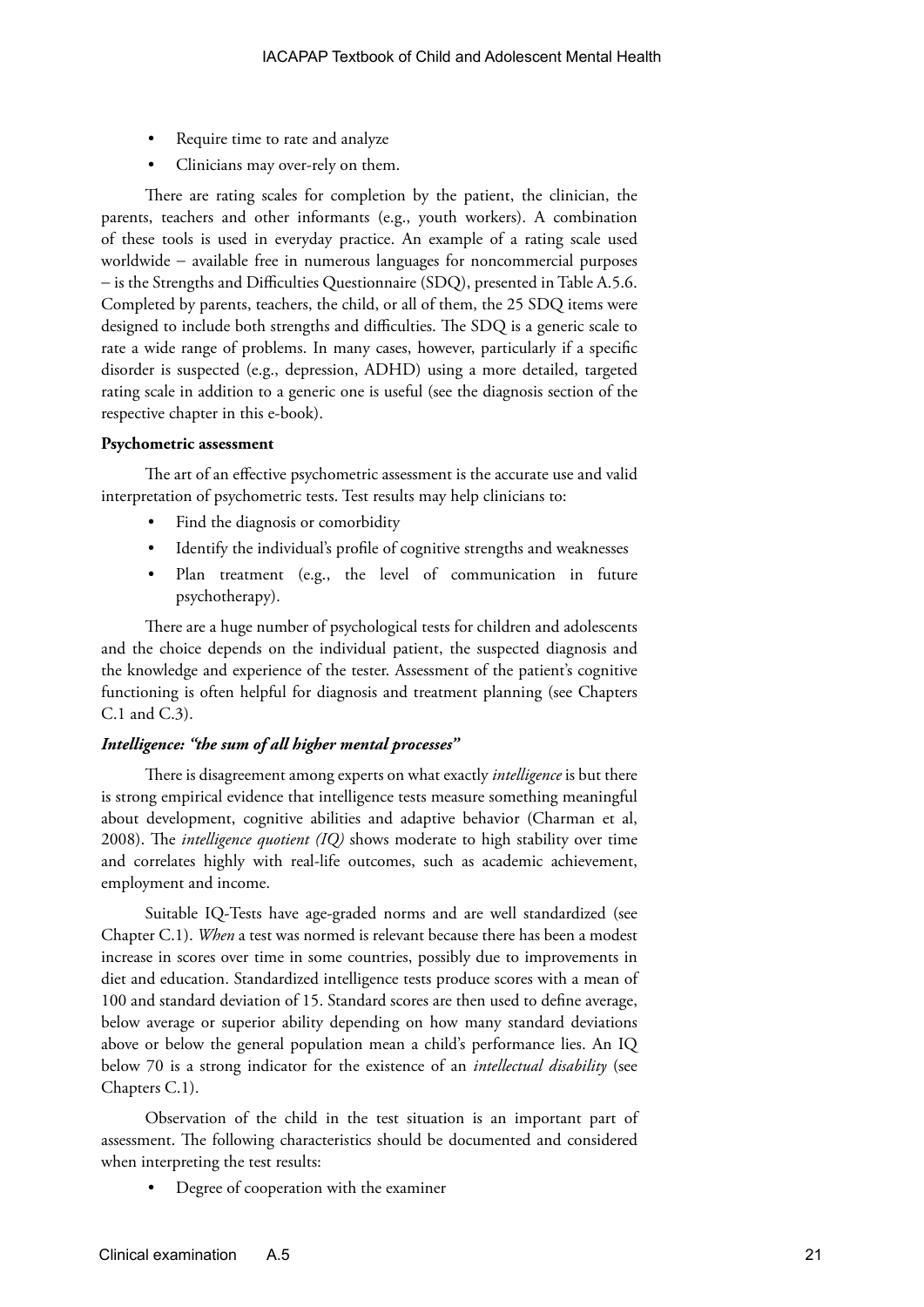#### **Testing the theory of mind: the Sally/Anne test**

The Sally/Anne test is a psychological test with dolls, used in developmental mental health to measure a person's social-cognitive ability to attribute false beliefs to others (i.e., the theory of mind, for more details see Chapter C.2). The clinician uses two dolls, "Sally"

and "Anne". Sally has a basket; Anne has a box. Clinicians show the children a simple sketch, in which Sally puts a marble in her basket and then leaves the scene. While Sally is away and cannot watch, Anne takes the marble out of Sally's basket and puts it into her box. Sally then returns and the children are asked where they think she will look for her marble. Children are said to "pass" the test if they understand that Sally will most likely look inside her basket before



realizing that her marble isn't there. Children under the age of four, along with most autistic children (of older ages), will answer "Anne's box," seemingly unaware that Sally does not know her marble has been moved.

Click on the picture to access a video clip explaining the Sally/Anne test.

- Activity and concentration level
- Social and communication skills
- Specific areas of difficulties

Test results may be influenced by:

- Language problems
- Motor coordination problems
- **Medications**
- The current psychopathology (e.g., depression)
- Vision and hearing problems.

If there are major discrepancies between the test results and the child's performance described by parents or teachers or with the clinical observations, this will always require further study.

## **COMMUNICATING FINDINGS AND RECOMMENDATIONS**

The aim of this last but essential part of the examination process is to summarize the findings into a clinical formulation, a clinical diagnosis and to communicate them in a clear and helpful way to all relevant parties. This may require one or more sessions where treatment recommendations and options are discussed and decided upon.

In most cases it is useful to spend some time processing all the information collected, scoring rating scales and considering the differential diagnoses and recommendations. Parents may be anxious to hear what is wrong with their child (and family). So, much sensitivity is required. Disappointment, sadness or grief, denial and other emotions are common, especially when the diagnosis destroys expectations about the child's future.

You need to be aware that *very little* of the information you give *will be retained*, especially if the session is highly emotive. So, in some cases you may

The examination is not complete until findings are communicated to parents, the child and referring agency.

"There is nothing more stimulating than a case where everything goes against you." (Sherlock Holmes, "The Hound of the Baskervilles")

Guiding principles for feedback:

- Plain, non-technical language
- Nonjudgmental
- Strength-orientated
- **Sensitive**
- Practical.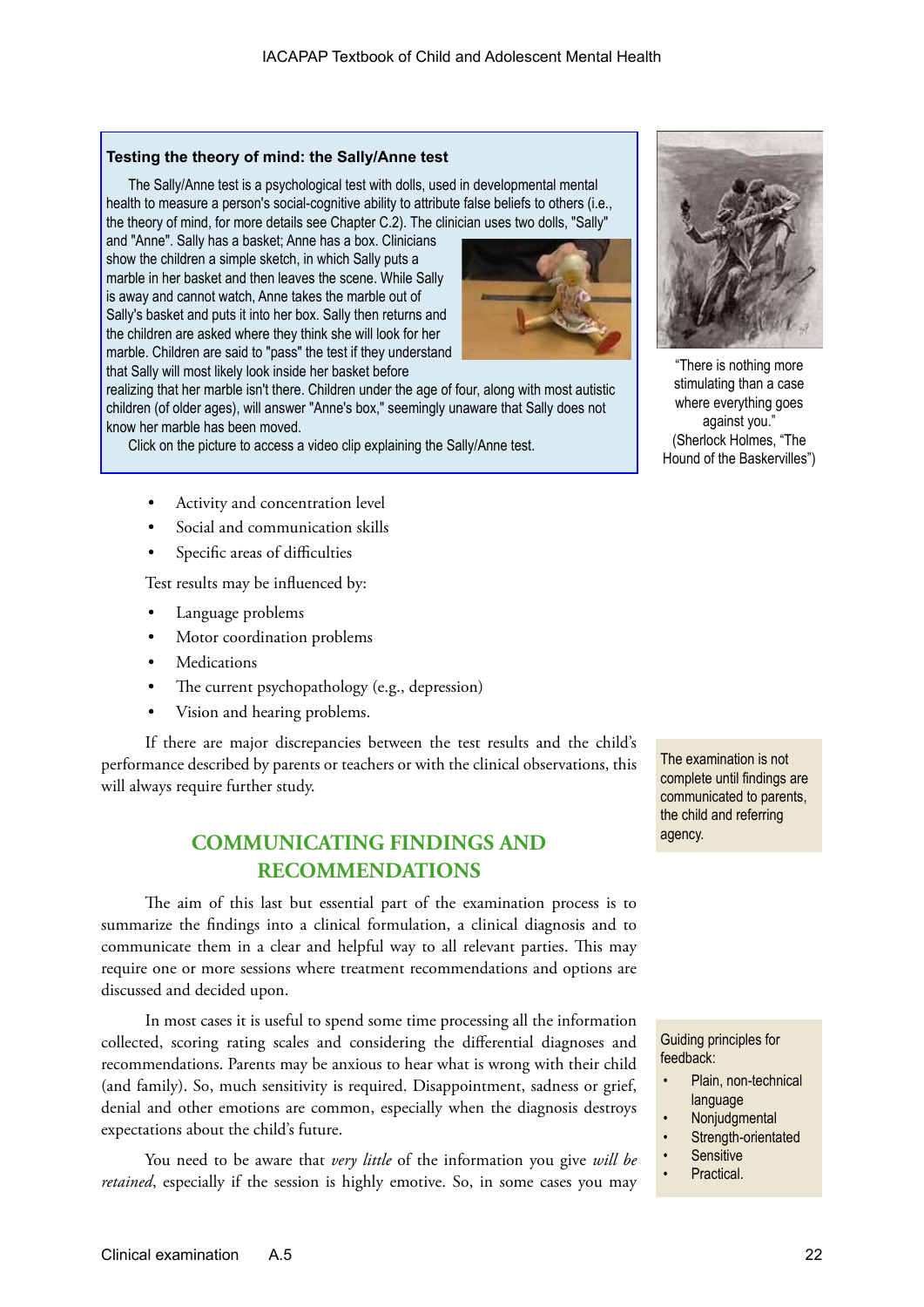provide a report or a succinct written summary for the parents. If appropriate and feasible, offer further sessions to discuss issues once the family has had the chance of working through the information.

An explicit emphasis on the child's and the family's *strengths and abilities* facilitates the feedback process and gives a more realistic picture of the patient as an individual rather than a mere illness-oriented diagnosis. Avoid technical terms and psychiatric jargon (instead of: "*The theory of mind of your daughter is insufficient*" it seems better to say: *"Sally has some problems understanding that others have beliefs, desires and intentions that are different from her own."*). Just naming the diagnosis is never enough. Explain the rationale for the diagnosis and influencing factors. The formulation is more helpful than a simple clinical diagnosis in understanding and helping the child and the family. Explain if *areas of uncertainty* remain, including whether diagnosis can change over time and what the likely outcome, treated and untreated, might be. If the diagnosis is provisional, be clear that you are not sure.

#### **With or without the child?**

- Depending on the nature of the problem and the developmental stage of the child it may be appropriate for the child to be present. If yes, take a few minutes and explain your findings to the child directly. A good strategy is to start describing the strengths of the patient, then talk about the difficulties and the options to reduce them, and end again talking about the strengths and instilling hope that the current situation will get better
- Provide a clear focus for therapeutic intervention.

Clinicians have to ensure that findings and recommendations are:

- Heard
- Understood and
- Experienced as helpful.

To enhance compliance with future treatment, rather than experts, clinicians should become partners with the patient and family in the decisionmaking process. In most cases it is possible to outline several treatments, with their risks and side effects, and help parents decide which one they wish to follow. If parents are eager to pursue treatments that are unhealthy, unproven or dangerous, the clinician should highlight the risks of such a decision.

When discussing prognosis, it is necessary to combine instilling hope with a realistic view of the long-term outcome of the disorder. In many cases the longterm therapeutic goal will be finding ways to live with the illness (including the risk of recurrences), than a cure.

## **TROUBLESHOOTING**

The following advice is in case you feel lost in the evaluation process and have no idea about the right diagnosis in a particular child. The sequence should be applied flexibly:

Ignore the DSM and ICD constructs for a moment and go back to the description of the problems. Just try to describe as well as you can what is unusual in this patient. After that, think again about which diagnosis(es) match this pattern of symptoms

Never let a family go with just the diagnostic information. Always present them with treatment options and hope.

"To cure sometimes, to relieve often, to comfort always." (Edward Livingston Trudeau, 1848- 1915)



"Nothing clears up a case so much as stating it to another person." (Sherlock Holmes, "Silver Blaze")

There is an imperfect match between the neat diagnostic descriptions given in textbooks and the clinical presentations seen in clinical practice. Clinicians must always be on the alert for unusual patterns that do not fit existing diagnostic conventions. (Rutter & Taylor, 2008).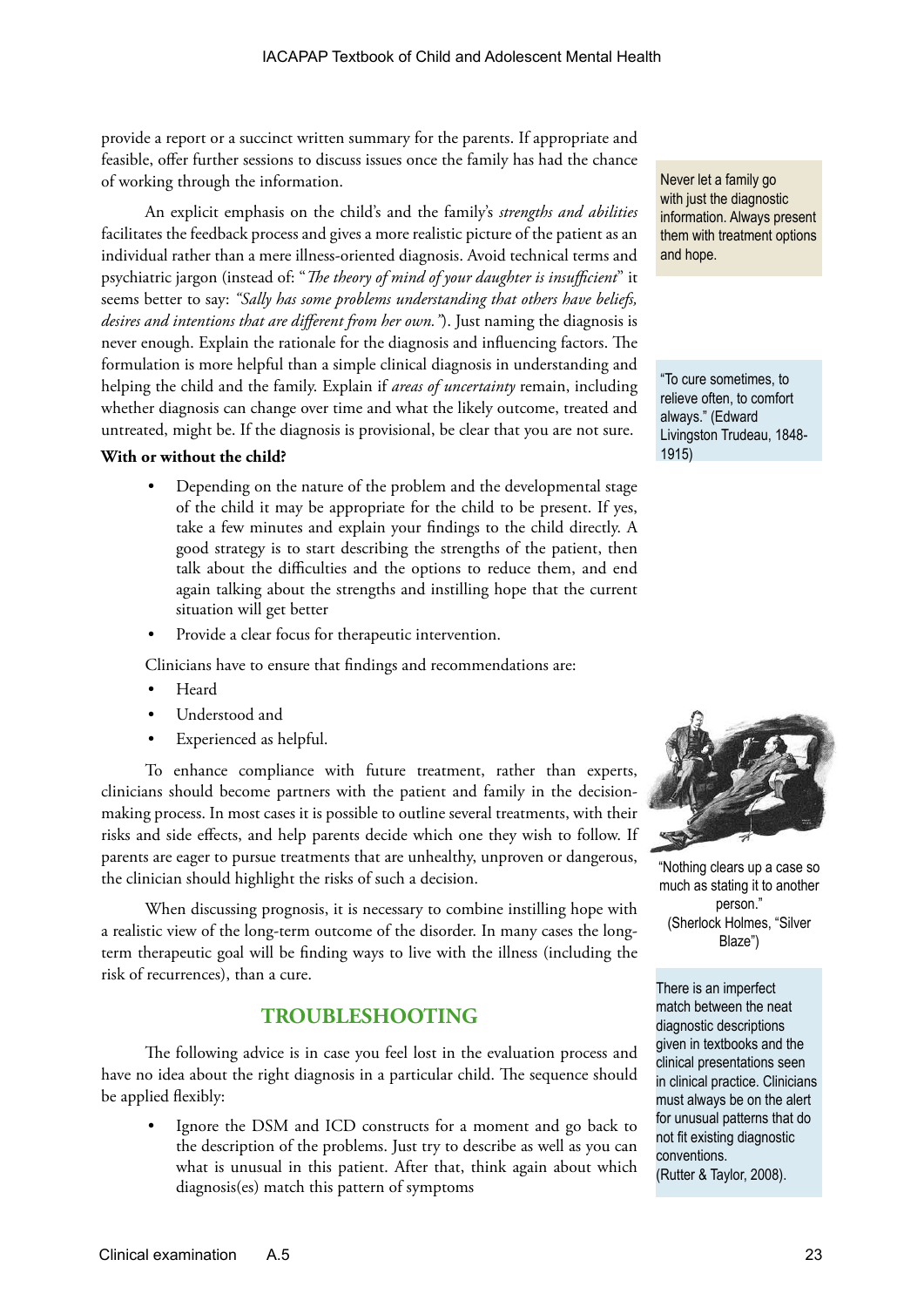- Talk with a colleague about this case, especially experienced ones
- If possible, videotape an examination (with the permission of patient and parents), show it to colleagues and ask for their opinion
- Maybe there is nothing wrong with the child. For whatever reason the child is presented seeking help when a family member is the one with mental health problems
- It is often not possible to conduct the whole diagnostic process in one appointment
- If you get stuck in the differential diagnosis, remember that common disorders are frequent and rare disorders are rare
- Symptoms can present atypically in cases with multiple comorbidities (e.g., depression in an autistic child)
- If you have a prime suspect diagnosis but you are still unsure, then check the differential diagnosis part of the respective chapter in this or another good-quality textbook (see References)
- Do not ignore possible somatic diagnosis, side effects of medications or effects of illicit drugs
- Think about the possibility of factitious or shared disorders (e.g., a mother with schizophrenia makes her young child believe that both are being pursued by the secret service)
- There will always be cases in which symptoms do not fit in with a specific diagnosis because classification systems are not perfect and presumably will never be. As Leo Kanner, a pioneer child psychiatrist, put it in the title of his paper on differential diagnosis: "The children haven't read those books" (Kanner, 1969).
- There will be cases in which there is no suitable diagnosis, because the illness is not yet described or, more likely, because the patient has no psychiatric or medical illness but a problem of living and is more in need of advice than of complex therapy.

"When you hear hoof beats behind you, don't expect to see a zebra" (Theodore E Woodward MD)

## **REFERENCES**

- Achenbach TM, McConaughy SH, Howell CT (1987). Child/adolescent behavioral and emotional problems: implications of cross-informant correlation for situational specificity. *Psychological Bulletin,*101:213-232.
- American Psychiatric Association (2000). *Diagnostic and Statistical Manual of Mental Disorders*, 4th edition, Text revision (DSM-IV-TR). Washington, DC: American Psychiatric Association.
- \* Baird G, Gringras P (2008). *Physical Examination and Medical Investigation.* In Rutter M, Bishop D, Pine D et al (eds). Rutter's Child and Adolescent Psychiatry. 5<sup>th</sup> Edition. Oxford: Blackwell, pp317-335.
- Bostic JQ, King RA (2007). Clinical assessment of children and adolescents: content and structure. In Martin A, Volkmar FR (eds) *Lewis's Child and Adolescent Psychiatry*, 4th edition. Philadelphia, PA: Lippincott Williams & Wilkins, pp323-344.
- Carandang CG, Martin A (2009). Clinical assessment of children and adolescents with depression. In Rey JM, Birmaher B (eds) *Treating Child and Adolescent Depression*. Philadelphia, PA: Lippincott Williams & Wilkins, pp23-37.
- Charman T, Hood J, Howlin R (2008). Psychological examination in the clinical context. In Rutter M, Bishop D, Pine D et al (eds), *Rutter's Child and Adolescent Psychiatry,* 5th Edition. Osford: Blackwell, pp299-316.
- Dooley JM, Gordon KE, Wood EP et al (2003)*.* The utility of the physical examination and investigations in the pediatric neurology consultation. *Pediatric Neurology,* 28:96-99.
- Gardner RJM, Sutherland GR (1996). Pregnancy loss and infertility. In *Chromosome Abnormalities and Genetic Counseling*. Oxford Monographs on Medical Genetics, No. 29. New York: Oxford University Press,pp311-321.